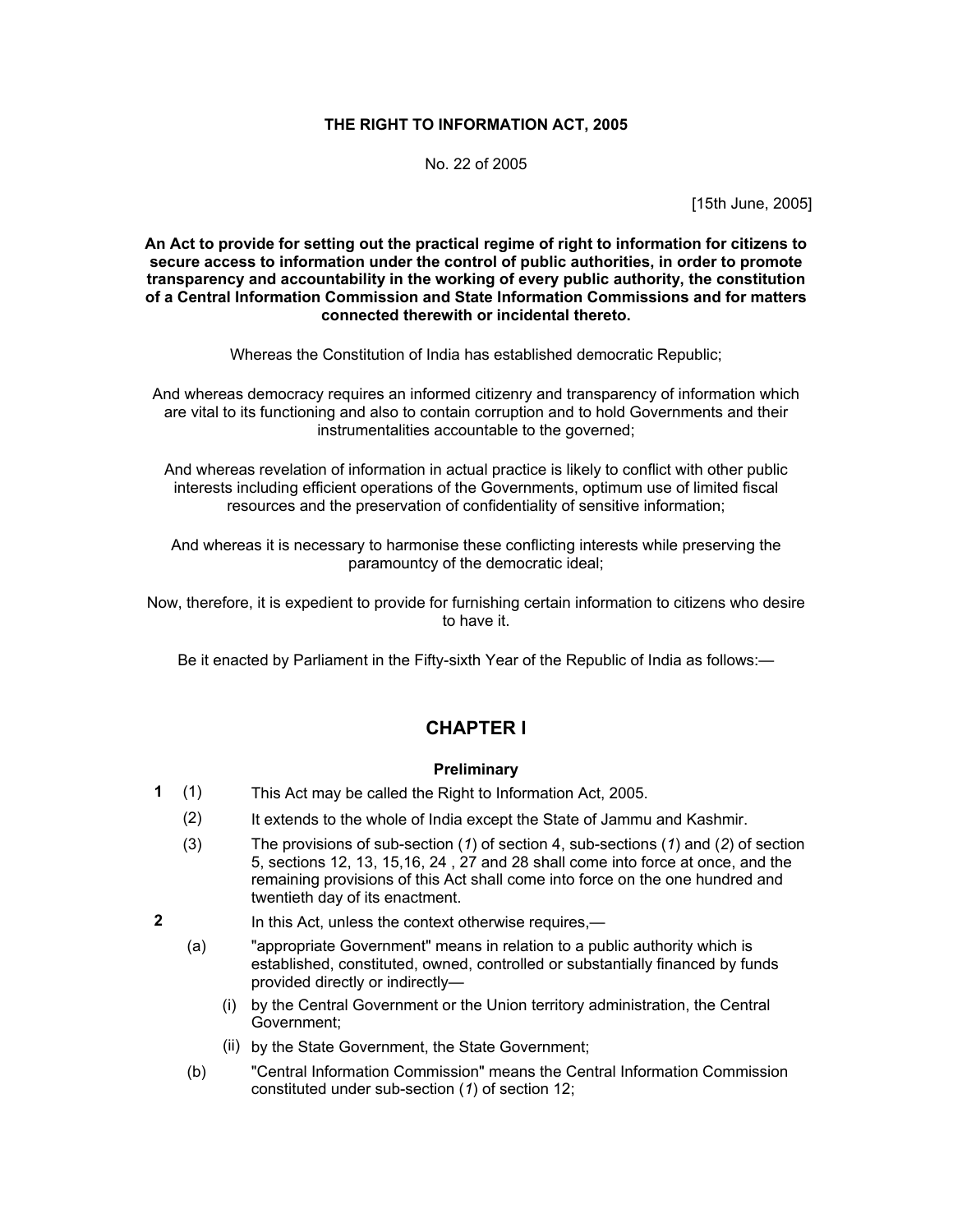- (c) "Central Public Information Officer" means the Central Public Information Officer designated under sub-section (*1*) and includes a Central Assistant Public Information Officer designated as such under sub-section (*2*) of section 5;
- (d) "Chief Information Commissioner" and "Information Commissioner" mean the Chief Information Commissioner and Information Commissioner appointed under sub-section (*3*) of section 12;
- (e) "competent authority" means—
	- (i) the Speaker in the case of the House of the People or the Legislative Assembly of a State or a Union territory having such Assembly and the Chairman in the case of the Council of States or Legislative Council of a State;
	- (ii) the Chief Justice of India in the case of the Supreme Court;
	- (iii) the Chief Justice of the High Court in the case of a High Court;
	- (iv) the President or the Governor, as the case may be, in the case of other authorities established or constituted by or under the Constitution;
	- (v) the administrator appointed under article 239 of the Constitution;
- (f) "information" means any material in any form, including records, documents, memos, e-mails, opinions, advices, press releases, circulars, orders, logbooks, contracts, reports, papers, samples, models, data material held in any electronic form and information relating to any private body which can be accessed by a public authority under any other law for the time being in force;
- (g) "prescribed" means prescribed by rules made under this Act by the appropriate Government or the competent authority, as the case may be;
- (h) "public authority" means any authority or body or institution of self- government established or constituted—
	- (a) by or under the Constitution;
	- (b) by any other law made by Parliament;
	- (c) by any other law made by State Legislature;
	- (d) by notification issued or order made by the appropriate Government,

and includes any—

- (i) body owned, controlled or substantially financed;
- (ii) non-Government organization substantially financed,

directly or indirectly by funds provided by the appropriate Government;

- (i) "record" includes—
	- (a) any document, manuscript and file;
	- (b) any microfilm, microfiche and facsimile copy of a document;
	- (c) any reproduction of image or images embodied in such microfilm (whether enlarged or not); and
	- (d) any other material produced by a computer or any other device;
- (j) "right to information" means the right to information accessible under this Act which is held by or under the control of any public authority and includes the right to—
	- (i) inspection of work, documents, records;
	- (ii) taking notes, extracts or certified copies of documents or records;
	- (iii) taking certified samples of material;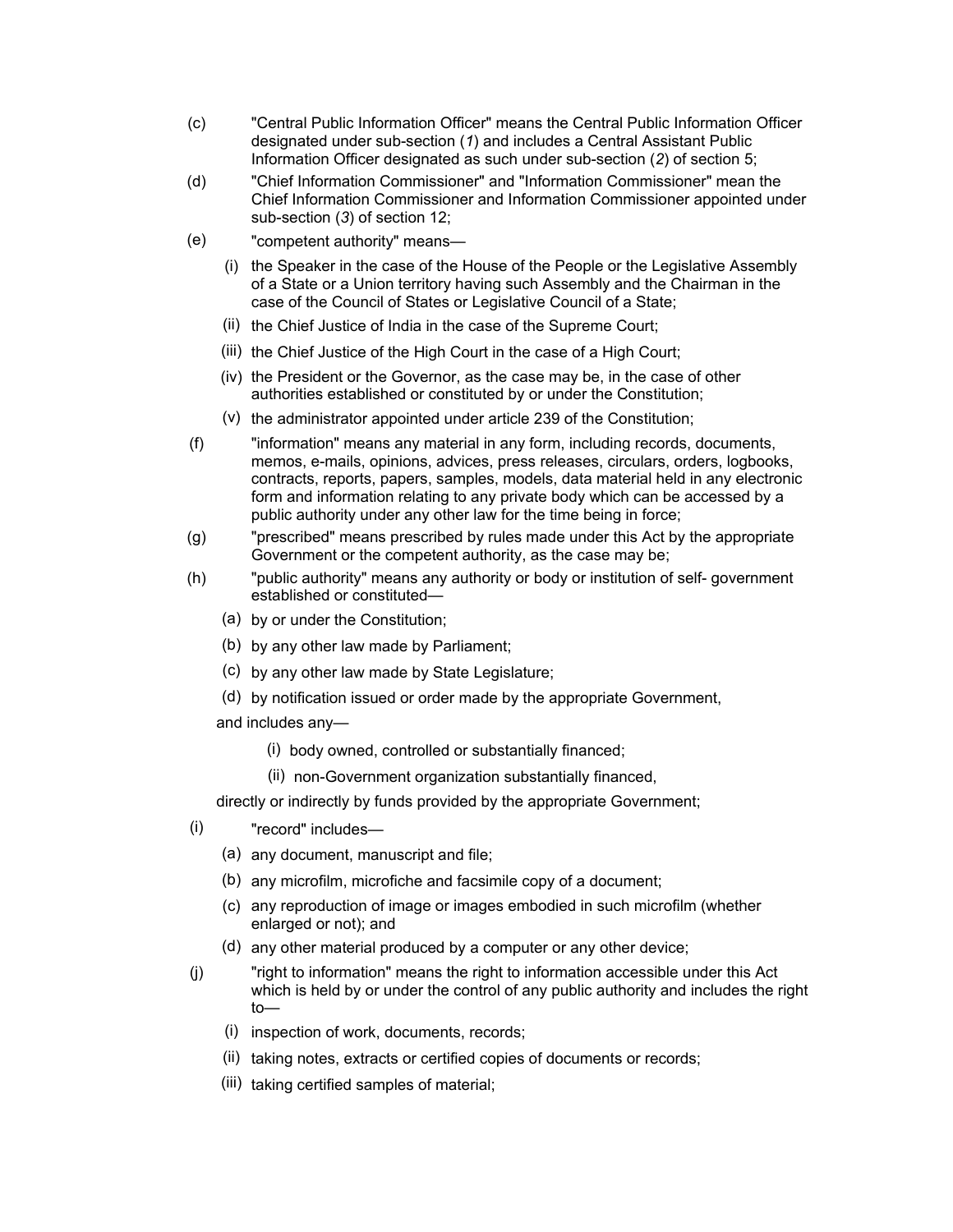- (iv) obtaining information in the form of diskettes, floppies, tapes, video cassettes or in any other electronic mode or through printouts where such information is stored in a computer or in any other device;
- (k) "State Information Commission" means the State Information Commission constituted under sub-section (*1*) of section 15;
- (l) "State Chief Information Commissioner" and "State Information Commissioner" mean the State Chief Information Commissioner and the State Information Commissioner appointed under sub-section (*3*) of section 15;
- (m) "State Public Information Officer" means the State Public Information Officer designated under sub-section (*1*) and includes a State Assistant Public Information Officer designated as such under sub-section (*2*) of section 5;
- (n) "third party" means a person other than the citizen making a request for information and includes a public authority.

## **CHAPTER II**

#### **Right to information and obligations of public authorities**

- **3** Subject to the provisions of this Act, all citizens shall have the right to information.
- **4** (1) Every public authority shall—
	- (a) maintain all its records duly catalogued and indexed in a manner and the form which facilitates the right to information under this Act and ensure that all records that are appropriate to be computerised are, within a reasonable time and subject to availability of resources, computerised and connected through a network all over the country on different systems so that access to such records is facilitated;
	- (b) publish within one hundred and twenty days from the enactment of this Act,—
		- (i) the particulars of its organisation, functions and duties;
		- (ii) the powers and duties of its officers and employees;
		- (iii) the procedure followed in the decision making process, including channels of supervision and accountability;
		- (iv) the norms set by it for the discharge of its functions;
		- (v) the rules, regulations, instructions, manuals and records, held by it or under its control or used by its employees for discharging its functions;
		- (vi) a statement of the categories of documents that are held by it or under its control;
		- (vii) the particulars of any arrangement that exists for consultation with, or representation by, the members of the public in relation to the formulation of its policy or implementation thereof;
		- (viii) a statement of the boards, councils, committees and other bodies consisting of two or more persons constituted as its part or for the purpose of its advice, and as to whether meetings of those boards, councils, committees and other bodies are open to the public, or the minutes of such meetings are accessible for public;
		- (ix) a directory of its officers and employees;
		- (x) the monthly remuneration received by each of its officers and employees, including the system of compensation as provided in its regulations;
		- (xi) the budget allocated to each of its agency, indicating the particulars of all plans, proposed expenditures and reports on disbursements made;
		- (xii) the manner of execution of subsidy programmes, including the amounts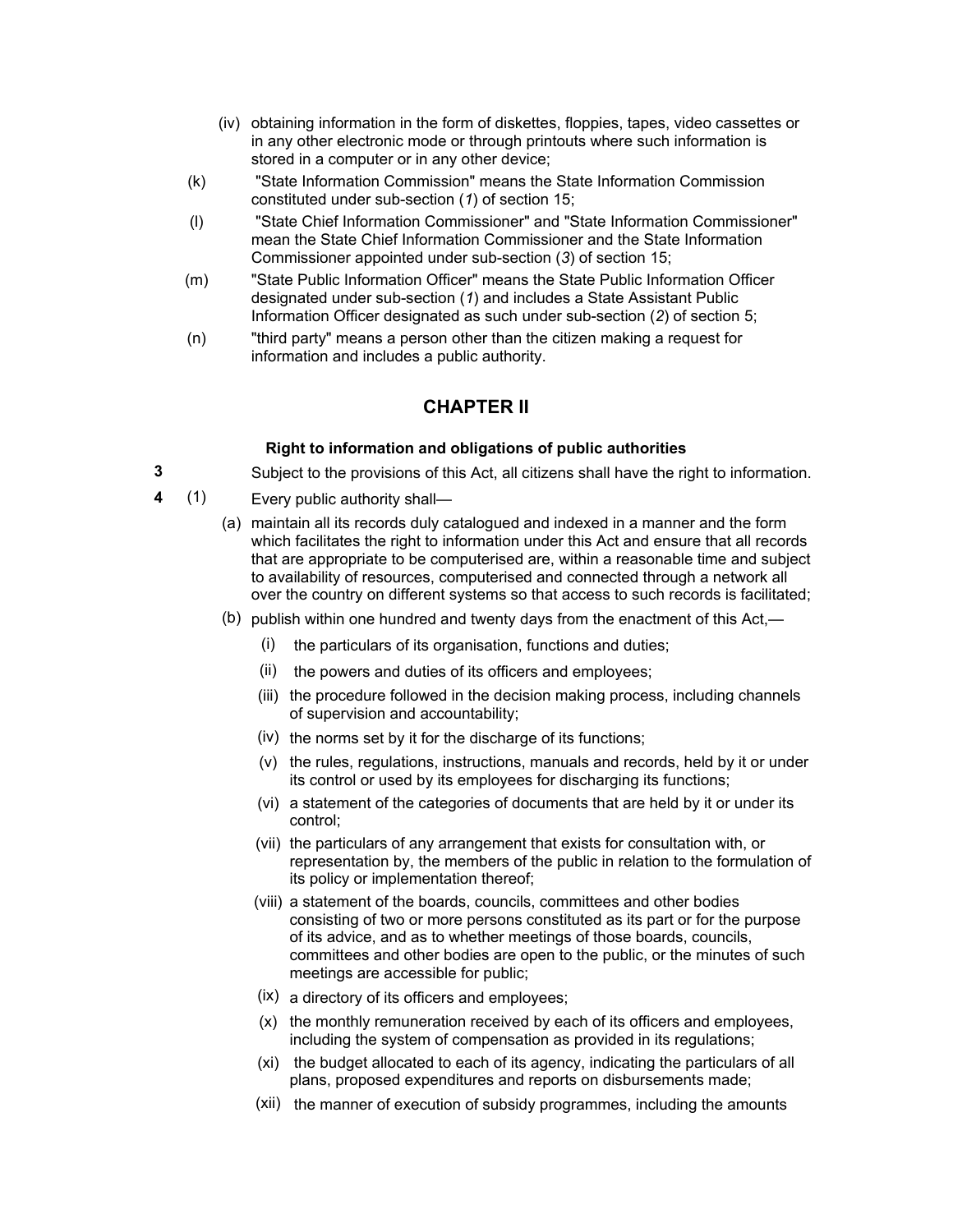allocated and the details of beneficiaries of such programmes;

- (xiii) particulars of recipients of concessions, permits or authorisations granted by it;
- (xiv) details in respect of the information, available to or held by it, reduced in an electronic form;
- (xv) the particulars of facilities available to citizens for obtaining information, including the working hours of a library or reading room, if maintained for public use;
- (xvi) the names, designations and other particulars of the Public Information Officers;
- (xvii) such other information as may be prescribed and thereafter update these publications every year;
- (c) publish all relevant facts while formulating important policies or announcing the decisions which affect public;
- (d) provide reasons for its administrative or quasi-judicial decisions to affected persons.
- (2) It shall be a constant endeavour of every public authority to take steps in accordance with the requirements of clause (b) of sub-section (1) to provide as much information suo motu to the public at regular intervals through various means of communications, including internet, so that the public have minimum resort to the use of this Act to obtain information.
- (3) For the purposes of sub-section (1), every information shall be disseminated widely and in such form and manner which is easily accessible to the public.
- (4) All materials shall be disseminated taking into consideration the cost effectiveness, local language and the most effective method of communication in that local area and the information should be easily accessible, to the extent possible in electronic format with the Central Public Information Officer or State Public Information Officer, as the case may be, available free or at such cost of the medium or the print cost price as may be prescribed.

 Explanation.—For the purposes of sub-sections (3) and (4), "disseminated" means making known or communicated the information to the public through notice boards, newspapers, public announcements, media broadcasts, the internet or any other means, including inspection of offices of any public authority.

- **5** (1) Every public authority shall, within one hundred days of the enactment of this Act, designate as many officers as the Central Public Information Officers or State Public Information Officers, as the case may be, in all administrative units or offices under it as may be necessary to provide information to persons requesting for the information under this Act.
	- (2) Without prejudice to the provisions of sub-section (1), every public authority shall designate an officer, within one hundred days of the enactment of this Act, at each sub-divisional level or other sub-district level as a Central Assistant Public Information Officer or a State Assistant Public Information Officer, as the case may be, to receive the applications for information or appeals under this Act for forwarding the same forthwith to the Central Public Information Officer or the State Public Information Officer or senior officer specified under sub-section (1) of section 19 or the Central Information Commission or the State Information Commission, as the case may be:

Provided that where an application for information or appeal is given to a Central Assistant Public Information Officer or a State Assistant Public Information Officer, as the case may be, a period of five days shall be added in computing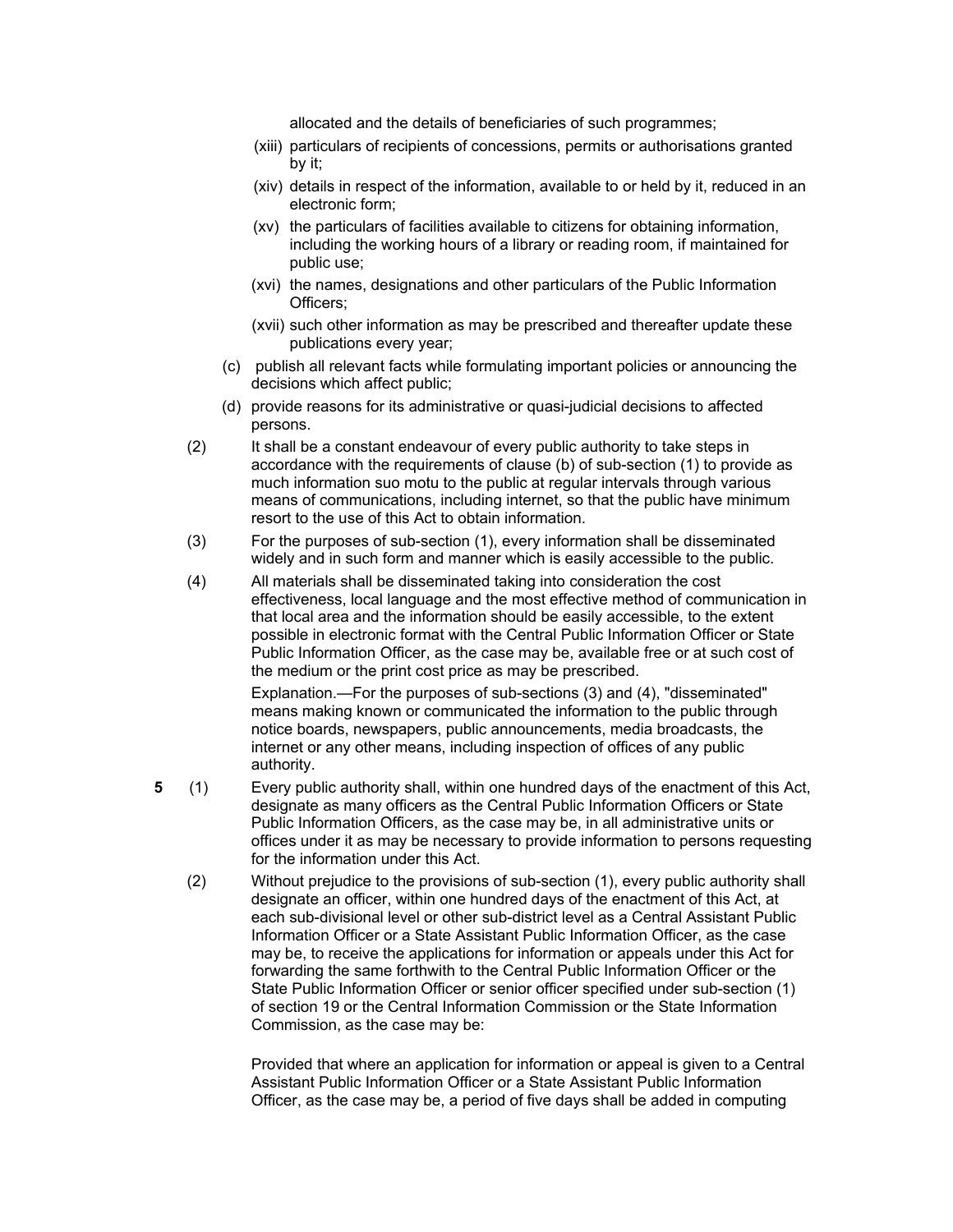the period for response specified under sub-section (1) of section 7.

- (3) Every Central Public Information Officer or State Public Information Officer, as the case may be, shall deal with requests from persons seeking information and render reasonable assistance to the persons seeking such information.
- (4) The Central Public Information Officer or State Public Information Officer, as the case may be, may seek the assistance of any other officer as he or she considers it necessary for the proper discharge of his or her duties.
- (5) Any officer, whose assistance has been sought under sub-section (4), shall render all assistance to the Central Public Information Officer or State Public Information Officer, as the case may be, seeking his or her assistance and for the purposes of any contravention of the provisions of this Act, such other officer shall be treated as a Central Public Information Officer or State Public Information Officer, as the case may be.
- **6** (1) A person, who desires to obtain any information under this Act, shall make a request in writing or through electronic means in English or Hindi or in the official language of the area in which the application is being made, accompanying such fee as may be prescribed, to—
	- (a) the Central Public Information Officer or State Public Information Officer, as the case may be, of the concerned public authority;
	- (b) the Central Assistant Public Information Officer or State Assistant Public Information Officer, as the case may be,

specifying the particulars of the information sought by him or her:

Provided that where such request cannot be made in writing, the Central Public Information Officer or State Public Information Officer, as the case may be, shall render all reasonable assistance to the person making the request orally to reduce the same in writing.

- (2) An applicant making request for information shall not be required to give any reason for requesting the information or any other personal details except those that may be necessary for contacting him.
- (3) Where an application is made to a public authority requesting for an information,—
	- (i) which is held by another public authority; or
	- (ii) the subject matter of which is more closely connected with the functions of another public authority,

the public authority, to which such application is made, shall transfer the application or such part of it as may be appropriate to that other public authority and inform the applicant immediately about such transfer:

Provided that the transfer of an application pursuant to this sub-section shall be made as soon as practicable but in no case later than five days from the date of receipt of the application.

**7** (1) Subject to the proviso to sub-section (2) of section 5 or the proviso to subsection (3) of section 6, the Central Public Information Officer or State Public Information Officer, as the case may be, on receipt of a request under section 6 shall, as expeditiously as possible, and in any case within thirty days of the receipt of the request, either provide the information on payment of such fee as may be prescribed or reject the request for any of the reasons specified in sections 8 and 9: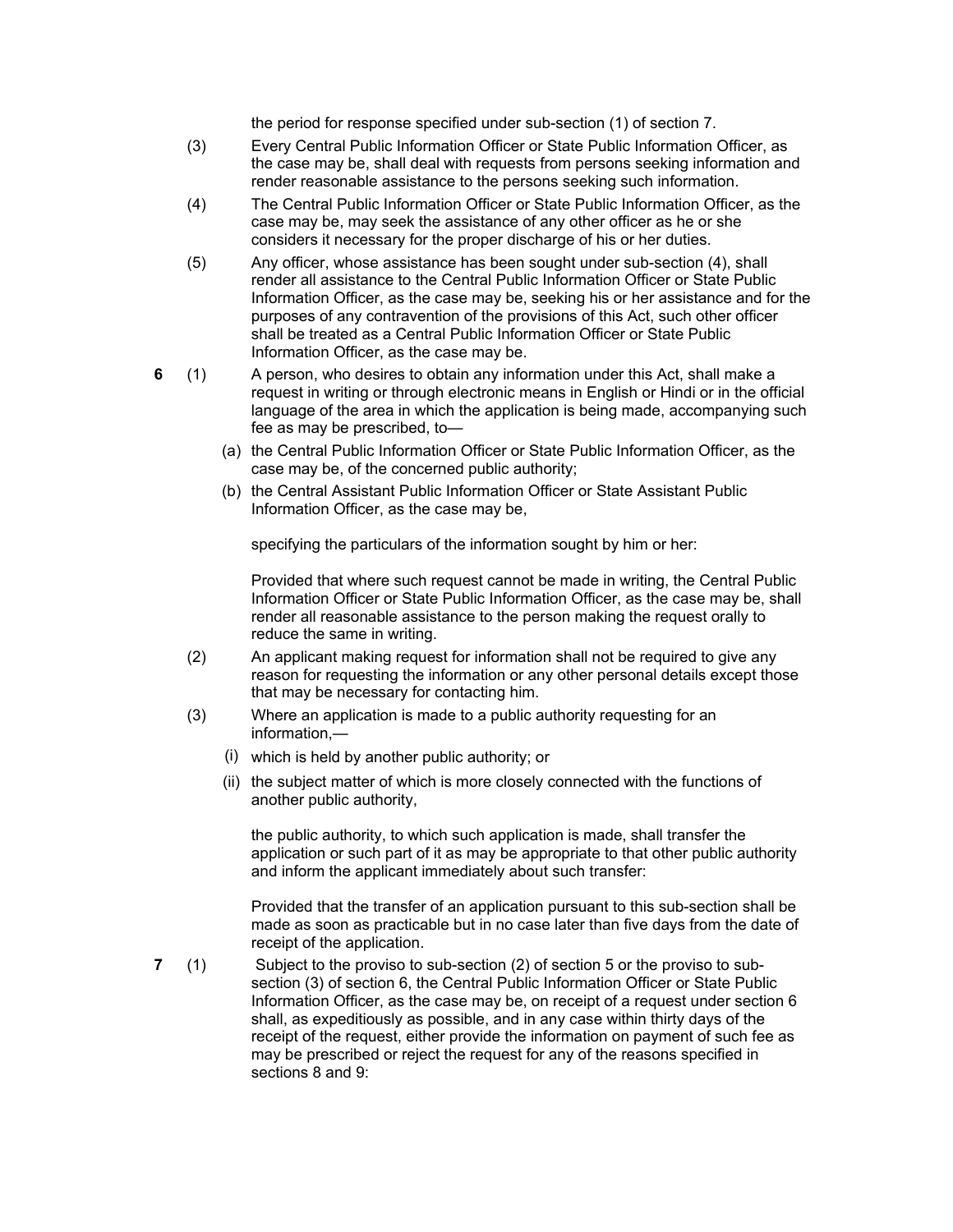Provided that where the information sought for concerns the life or liberty of a person, the same shall be provided within forty-eight hours of the receipt of the request.

- (2) If the Central Public Information Officer or State Public Information Officer, as the case may be, fails to give decision on the request for information within the period specified under sub-section (1), the Central Public Information Officer or State Public Information Officer, as the case may be, shall be deemed to have refused the request.
- (3) Where a decision is taken to provide the information on payment of any further fee representing the cost of providing the information, the Central Public Information Officer or State Public Information Officer, as the case may be, shall send an intimation to the person making the request, giving—
	- (a) the details of further fees representing the cost of providing the information as determined by him, together with the calculations made to arrive at the amount in accordance with fee prescribed under sub-section (1), requesting him to deposit that fees, and the period intervening between the despatch of the said intimation and payment of fees shall be excluded for the purpose of calculating the period of thirty days referred to in that sub-section;
	- (b) information concerning his or her right with respect to review the decision as to the amount of fees charged or the form of access provided, including the particulars of the appellate authority, time limit, process and any other forms.
- (4) Where access to the record or a part thereof is required to be provided under this Act and the person to whom access is to be provided is sensorily disabled, the Central Public Information Officer or State Public Information Officer, as the case may be, shall provide assistance to enable access to the information, including providing such assistance as may be appropriate for the inspection.
- (5) Where access to information is to be provided in the printed or in any electronic format, the applicant shall, subject to the provisions of sub-section (6), pay such fee as may be prescribed:

Provided that the fee prescribed under sub-section (1) of section 6 and subsections (1) and (5) of section 7 shall be reasonable and no such fee shall be charged from the persons who are of below poverty line as may be determined by the appropriate Government.

- (6) Notwithstanding anything contained in sub-section (5), the person making request for the information shall be provided the information free of charge where a public authority fails to comply with the time limits specified in sub-section (1).
- (7) Before taking any decision under sub-section (1), the Central Public Information Officer or State Public Information Officer, as the case may be, shall take into consideration the representation made by a third party under section 11.
- (8) Where a request has been rejected under sub-section (1), the Central Public Information Officer or State Public Information Officer, as the case may be, shall communicate to the person making the request,—
	- (i) the reasons for such rejection;
	- (ii) the period within which an appeal against such rejection may be preferred; and
	- (iii) the particulars of the appellate authority.
- (9) An information shall ordinarily be provided in the form in which it is sought unless it would disproportionately divert the resources of the public authority or would be detrimental to the safety or preservation of the record in question.
- **8** (1) Notwithstanding anything contained in this Act, there shall be no obligation to give any citizen,—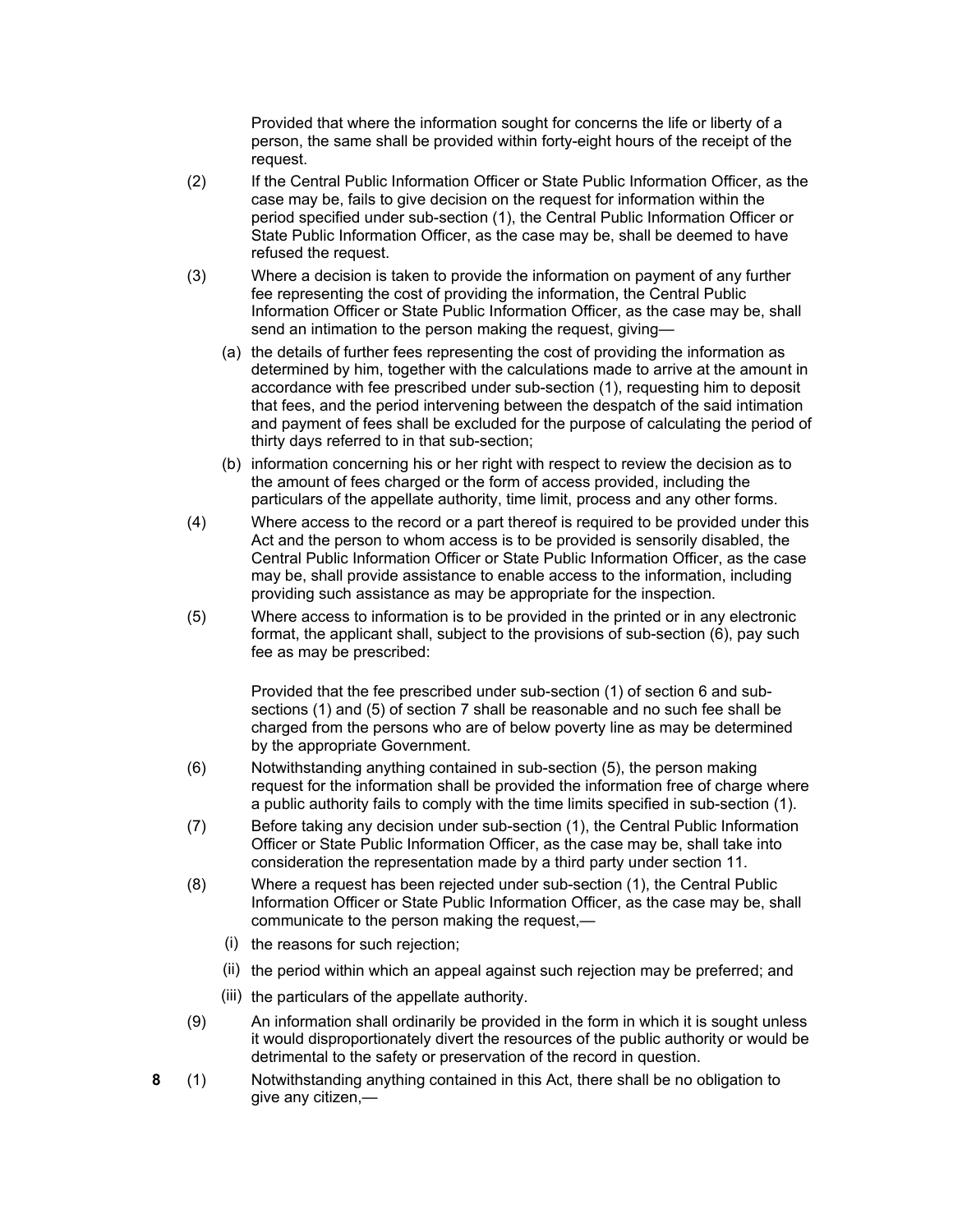- (a) information, disclosure of which would prejudicially affect the sovereignty and integrity of India, the security, strategic, scientific or economic interests of the State, relation with foreign State or lead to incitement of an offence;
- (b) information which has been expressly forbidden to be published by any court of law or tribunal or the disclosure of which may constitute contempt of court;
- (c) information, the disclosure of which would cause a breach of privilege of Parliament or the State Legislature;
- (d) information including commercial confidence, trade secrets or intellectual property, the disclosure of which would harm the competitive position of a third party, unless the competent authority is satisfied that larger public interest warrants the disclosure of such information;

 (e) information available to a person in his fiduciary relationship, unless the competent authority is satisfied that the larger public interest warrants the disclosure of such information;

- (f) information received in confidence from foreign Government;
- (g) information, the disclosure of which would endanger the life or physical safety of any person or identify the source of information or assistance given in confidence for law enforcement or security purposes;
- (h) information which would impede the process of investigation or apprehension or prosecution of offenders;
- (i) cabinet papers including records of deliberations of the Council of Ministers, Secretaries and other officers:

 Provided that the decisions of Council of Ministers, the reasons thereof, and the material on the basis of which the decisions were taken shall be made public after the decision has been taken, and the matter is complete, or over:

Provided further that those matters which come under the exemptions specified in this section shall not be disclosed;

 (j) information which relates to personal information the disclosure of which has no relationship to any public activity or interest, or which would cause unwarranted invasion of the privacy of the individual unless the Central Public Information Officer or the State Public Information Officer or the appellate authority, as the case may be, is satisfied that the larger public interest justifies the disclosure of such information:

 Provided that the information which cannot be denied to the Parliament or a State Legislature shall not be denied to any person.

- (2) Notwithstanding anything in the Official Secrets Act, 1923 nor any of the exemptions permissible in accordance with sub-section (1), a public authority may allow access to information, if public interest in disclosure outweighs the harm to the protected interests.
- (3) Subject to the provisions of clauses (a), (c) and (i) of sub-section (1), any information relating to any occurrence, event or matter which has taken place, occurred or happened twenty years before the date on which any request is made under secton 6 shall be provided to any person making a request under that section:

 Provided that where any question arises as to the date from which the said period of twenty years has to be computed, the decision of the Central Government shall be final, subject to the usual appeals provided for in this Act.

**9** Without prejudice to the provisions of section 8, a Central Public Information Officer or a State Public Information Officer, as the case may be, may reject a request for information where such a request for providing access would involve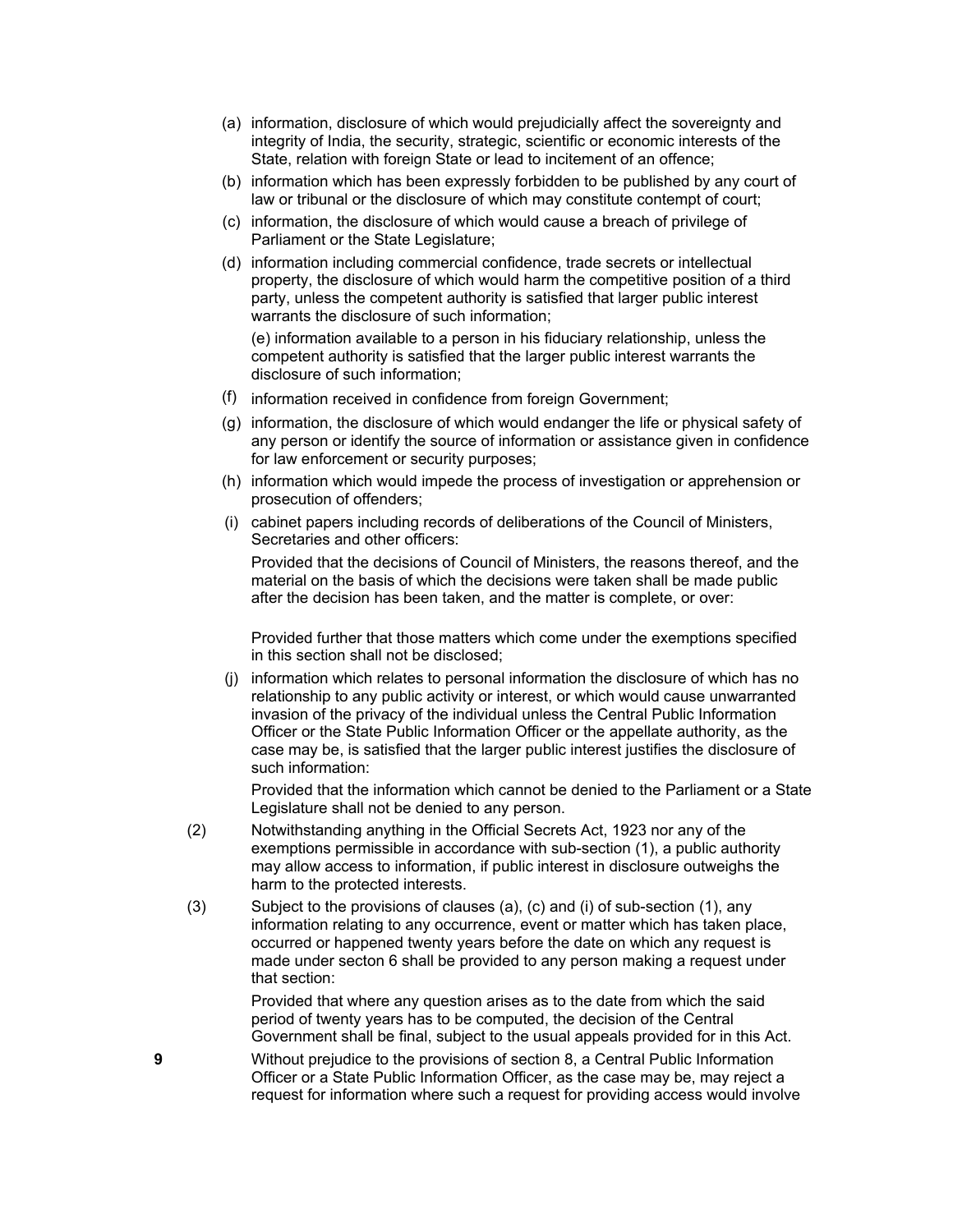an infringement of copyright subsisting in a person other than the State.

- **10** (1) Where a request for access to information is rejected on the ground that it is in relation to information which is exempt from disclosure, then, notwithstanding anything contained in this Act, access may be provided to that part of the record which does not contain any information which is exempt from disclosure under this Act and which can reasonably be severed from any part that contains exempt information.
	- (2) Where access is granted to a part of the record under sub-section (1), the Central Public Information Officer or State Public Information Officer, as the case may be, shall give a notice to the applicant, informing—
		- (a) that only part of the record requested, after severance of the record containing information which is exempt from disclosure, is being provided;
		- (b) the reasons for the decision, including any findings on any material question of fact, referring to the material on which those findings were based;
		- (c) the name and designation of the person giving the decision;
		- (d) the details of the fees calculated by him or her and the amount of fee which the applicant is required to deposit; and
		- (e) his or her rights with respect to review of the decision regarding non-disclosure of part of the information, the amount of fee charged or the form of access provided, including the particulars of the senior officer specified under sub-section (1) of section 19 or the Central Information Commission or the State Information Commission, as the case may be, time limit, process and any other form of access.
- **11** (1) Where a Central Public Information Officer or a State Public Information Officer, as the case may be, intends to disclose any information or record, or part thereof on a request made under this Act, which relates to or has been supplied by a third party and has been treated as confidential by that third party, the Central Public Information Officer or State Public Information Officer, as the case may be, shall, within five days from the receipt of the request, give a written notice to such third party of the request and of the fact that the Central Public Information Officer or State Public Information Officer, as the case may be, intends to disclose the information or record, or part thereof, and invite the third party to make a submission in writing or orally, regarding whether the information should be disclosed, and such submission of the third party shall be kept in view while taking a decision about disclosure of information:

Provided that except in the case of trade or commercial secrets protected by law, disclosure may be allowed if the public interest in disclosure outweighs in importance any possible harm or injury to the interests of such third party.

- (2) Where a notice is served by the Central Public Information Officer or State Public Information Officer, as the case may be, under sub-section (1) to a third party in respect of any information or record or part thereof, the third party shall, within ten days from the date of receipt of such notice, be given the opportunity to make representation against the proposed disclosure.
- (3) Notwithstanding anything contained in section 7, the Central Public Information Officer or State Public Information Officer, as the case may be, shall, within forty days after receipt of the request under section 6, if the third party has been given an opportunity to make representation under sub-section (2), make a decision as to whether or not to disclose the information or record or part thereof and give in writing the notice of his decision to the third party.
- (4) A notice given under sub-section (3) shall include a statement that the third party to whom the notice is given is entitled to prefer an appeal under section 19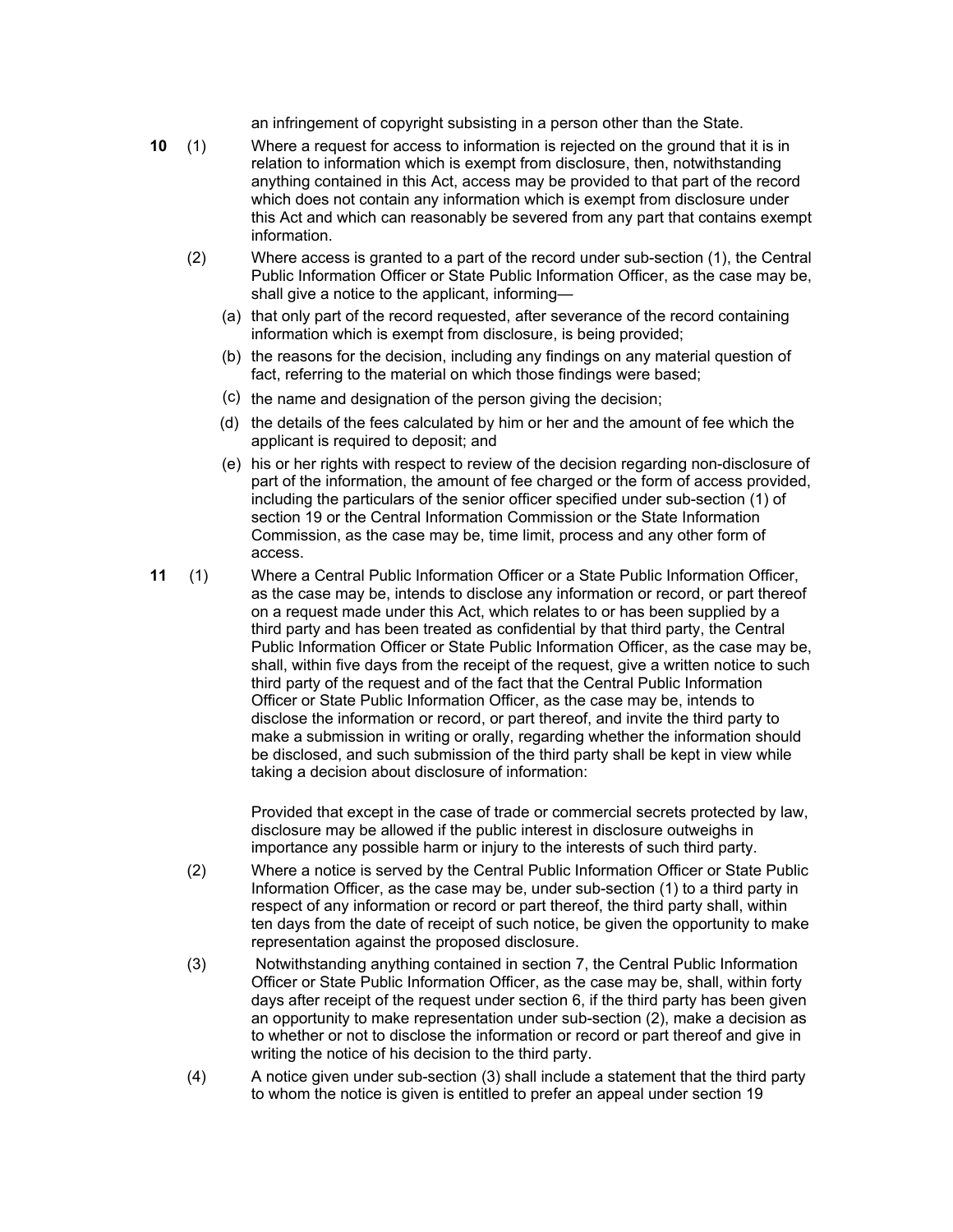against the decision.

# **CHAPTER III**

### **The Central Information Commission**

- **12** (1) The Central Government shall, by notification in the Official Gazette, constitute a body to be known as the Central Information Commission to exercise the powers conferred on, and to perform the functions assigned to, it under this Act.
	- (2) The Central Information Commission shall consist of—
		- (a) the Chief Information Commissioner; and
		- (b) such number of Central Information Commissioners, not exceeding ten, as may be deemed necessary.
	- (3) The Chief Information Commissioner and Information Commissioners shall be appointed by the President on the recommendation of a committee consisting of—
		- (i) the Prime Minister, who shall be the Chairperson of the committee;
		- (ii) the Leader of Opposition in the Lok Sabha; and
		- (iii) a Union Cabinet Minister to be nominated by the Prime Minister.

 Explanation.—For the purposes of removal of doubts, it is hereby declared that where the Leader of Opposition in the House of the People has not been recognised as such, the Leader of the single largest group in opposition of the Government in the House of the People shall be deemed to be the Leader of Opposition.

- (4) The general superintendence, direction and management of the affairs of the Central Information Commission shall vest in the Chief Information Commissioner who shall be assisted by the Information Commissioners and may exercise all such powers and do all such acts and things which may be exercised or done by the Central Information Commission autonomously without being subjected to directions by any other authority under this Act.
- (5) The Chief Information Commissioner and Information Commissioners shall be persons of eminence in public life with wide knowledge and experience in law, science and technology, social service, management, journalism, mass media or administration and governance.
- (6) The Chief Information Commissioner or an Information Commissioner shall not be a Member of Parliament or Member of the Legislature of any State or Union territory, as the case may be, or hold any other office of profit or connected with any political party or carrying on any business or pursuing any profession.
- (7) The headquarters of the Central Information Commission shall be at Delhi and the Central Information Commission may, with the previous approval of the Central Government, establish offices at other places in India.
- **13** (1) The Chief Information Commissioner shall hold office for a term of five years from the date on which he enters upon his office and shall not be eligible for reappointment:

Provided that no Chief Information Commissioner shall hold office as such after he has attained the age of sixty-five years.

 (2) Every Information Commissioner shall hold office for a term of five years from the date on which he enters upon his office or till he attains the age of sixty-five years, whichever is earlier, and shall not be eligible for reappointment as such Information Commissioner: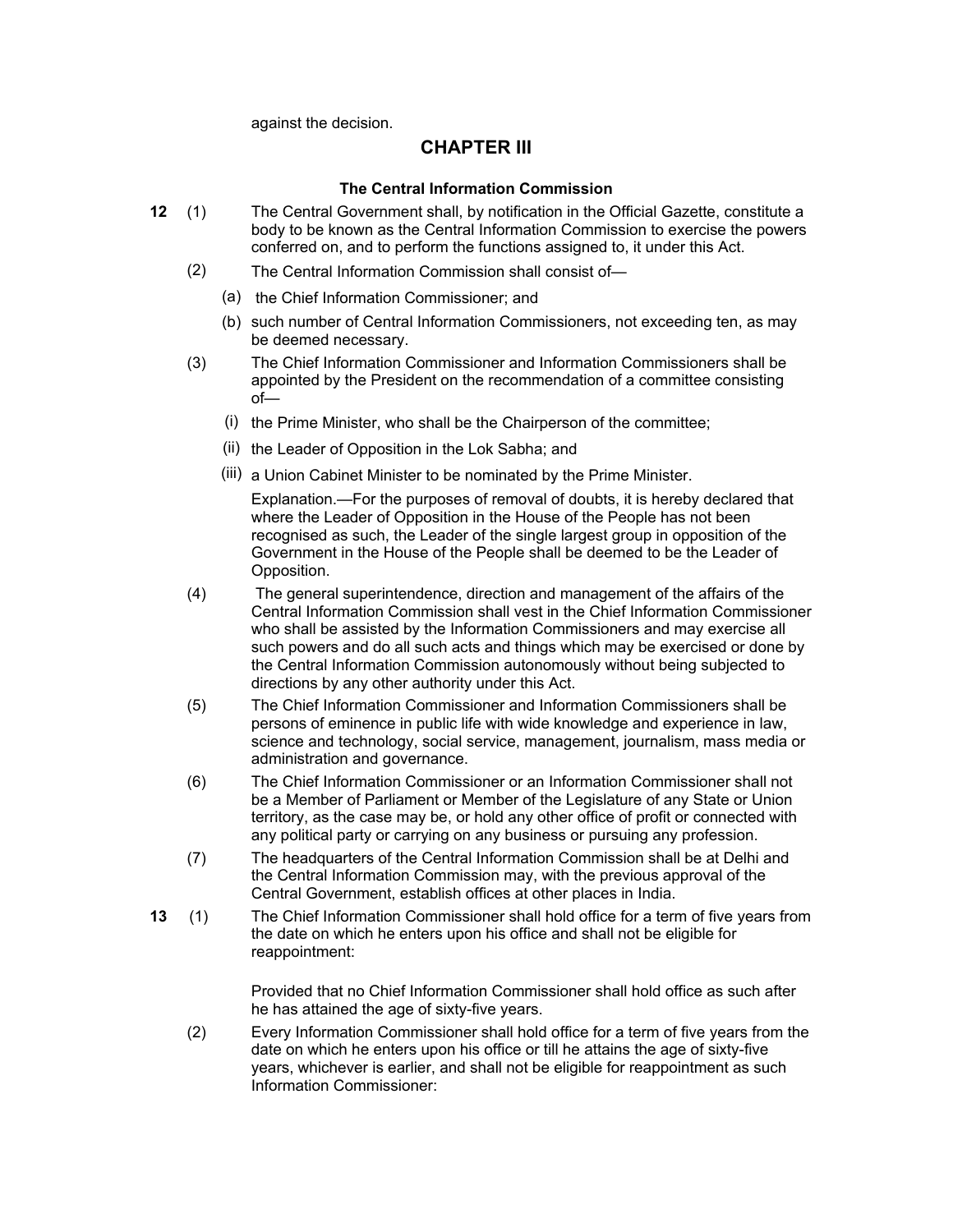Provided that every Information Commissioner shall, on vacating his office under this sub-section be eligible for appointment as the Chief Information Commissioner in the manner specified in sub-section (3) of section 12:

Provided further that where the Information Commissioner is appointed as the Chief Information Commissioner, his term of office shall not be more than five years in aggregate as the Information Commissioner and the Chief Information Commissioner.

- (3) The Chief Information Commissioner or an Information Commissioner shall before he enters upon his office make and subscribe before the President or some other person appointed by him in that behalf, an oath or affirmation according to the form set out for the purpose in the First Schedule.
- (4) The Chief Information Commissioner or an Information Commissioner may, at any time, by writing under his hand addressed to the President, resign from his office:

Provided that the Chief Information Commissioner or an Information Commissioner may be removed in the manner specified under section 14.

- (5) The salaries and allowances payable to and other terms and conditions of service of —
	- (a) the Chief Information Commissioner shall be the same as that of the Chief Election Commissioner;
	- (b) an Information Commissioner shall be the same as that of an Election Commissioner:

 Provided that if the Chief Information Commissioner or an Information Commissioner, at the time of his appointment is, in receipt of a pension, other than a disability or wound pension, in respect of any previous service under the Government of India or under the Government of a State, his salary in respect of the service as the Chief Information Commissioner or an Information Commissioner shall be reduced by the amount of that pension including any portion of pension which was commuted and pension equivalent of other forms of retirement benefits excluding pension equivalent of retirement gratuity:

 Provided further that if the Chief Information Commissioner or an Information Commissioner if, at the time of his appointment is, in receipt of retirement benefits in respect of any previous service rendered in a Corporation established by or under any Central Act or State Act or a Government company owned or controlled by the Central Government or the State Government, his salary in respect of the service as the Chief Information Commissioner or an Information Commissioner shall be reduced by the amount of pension equivalent to the retirement benefits:

 Provided also that the salaries, allowances and other conditions of service of the Chief Information Commissioner and the Information Commissioners shall not be varied to their disadvantage after their appointment.

- (6) The Central Government shall provide the Chief Information Commissioner and the Information Commissioners with such officers and employees as may be necessary for the efficient performance of their functions under this Act, and the salaries and allowances payable to and the terms and conditions of service of the officers and other employees appointed for the purpose of this Act shall be such as may be prescribed.
- **14** (1) Subject to the provisions of sub-section (3), the Chief Information Commissioner or any Information Commissioner shall be removed from his office only by order of the President on the ground of proved misbehaviour or incapacity after the Supreme Court, on a reference made to it by the President, has, on inquiry,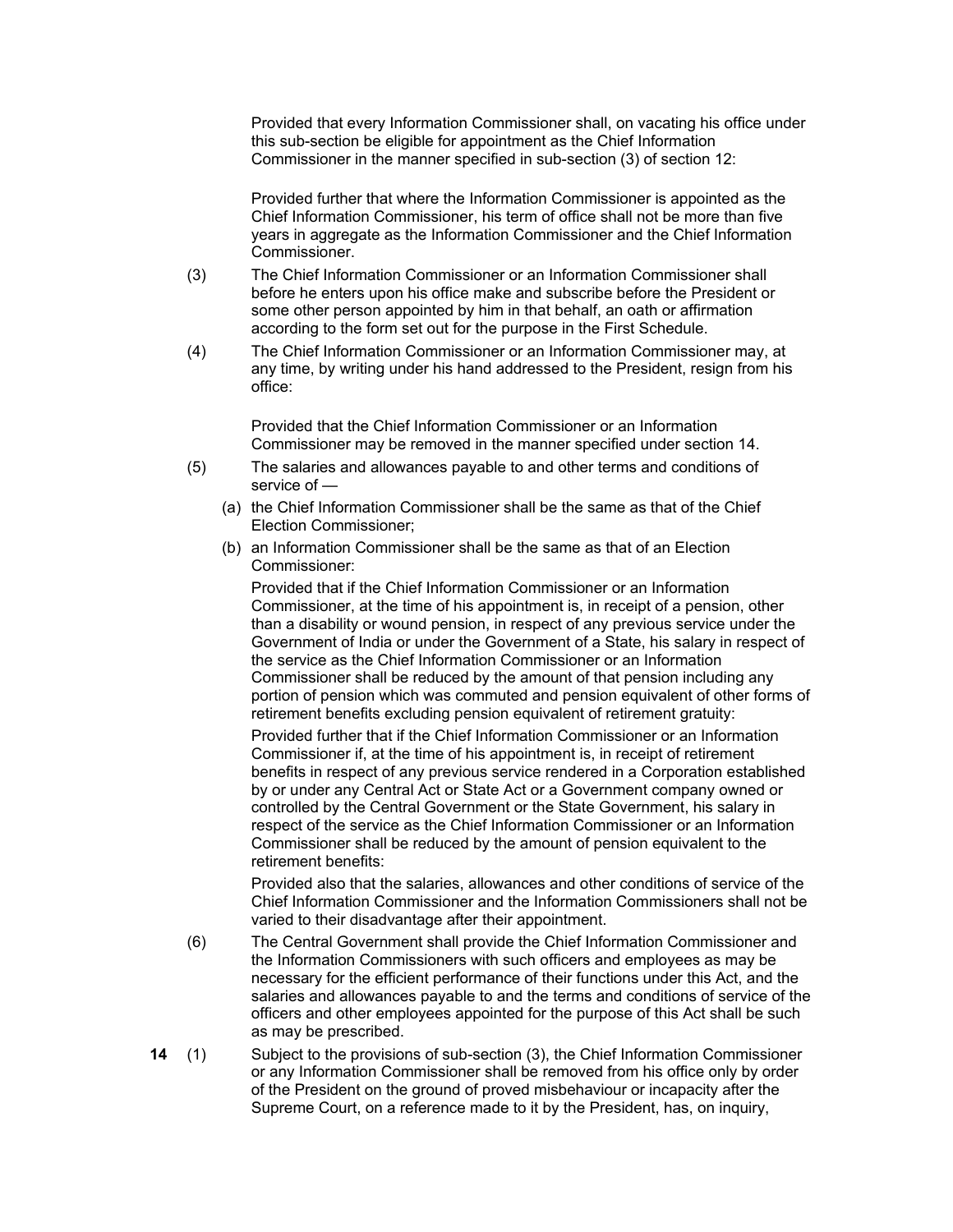reported that the Chief Information Commissioner or any Information Commissioner, as the case may be, ought on such ground be removed.

- (2) The President may suspend from office, and if deem necessary prohibit also from attending the office during inquiry, the Chief Information Commissioner or Information Commissioner in respect of whom a reference has been made to the Supreme Court under sub-section (1) until the President has passed orders on receipt of the report of the Supreme Court on such reference.
- (3) Notwithstanding anything contained in sub-section (1), the President may by order remove from office the Chief Information Commissioner or any Information Commissioner if the Chief Information Commissioner or a Information Commissioner, as the case may be,—
	- (a) is adjudged an insolvent; or
	- (b) has been convicted of an offence which, in the opinion of the President, involves moral turpitude; or
	- (c) engages during his term of office in any paid employment outside the duties of his office; or
	- (d) is, in the opinion of the President, unfit to continue in office by reason of infirmity of mind or body; or
	- (e) has acquired such financial or other interest as is likely to affect prejudicially his functions as the Chief Information Commissioner or a Information Commissioner.
- (4) If the Chief Information Commissioner or a Information Commissioner in any way, concerned or interested in any contract or agreement made by or on behalf of the Government of India or participates in any way in the profit thereof or in any benefit or emolument arising there from otherwise than as a member and in common with the other members of an incorporated company, he shall, for the purposes of sub-section (1), be deemed to be guilty of misbehavior.

## **CHAPTER IV**

#### **The State Information Commission**

- **15** (1) Every State Government shall, by notification in the Official Gazette, constitute a body to be known as the ......... (name of the State) Information Commission to exercise the powers conferred on, and to perform the functions assigned to, it under this Act.
	- (2) The State Information Commission shall consist of—
		- (a) the State Chief Information Commissioner, and
		- (b) such number of State Information Commissioners, not exceeding ten, as may be deemed necessary.
	- (3) The State Chief Information Commissioner and the State Information Commissioners shall be appointed by the Governor on the recommendation of a committee consisting of—
		- (i) the Chief Minister, who shall be the Chairperson of the committee;
		- (ii) the Leader of Opposition in the Legislative Assembly; and
		- (iii) a Cabinet Ministrer to be nominated by the Chief Minister.

 Explanation.—For the purposes of removal of doubts, it is hereby declared that where the Leader of Opposition in the Legislative Assembly has not been recognised as such, the Leader of the single largest group in opposition of the Government in the Legislative Assembly shall be deemed to be the Leader of Opposition.

(4) The general superintendence, direction and management of the affairs of the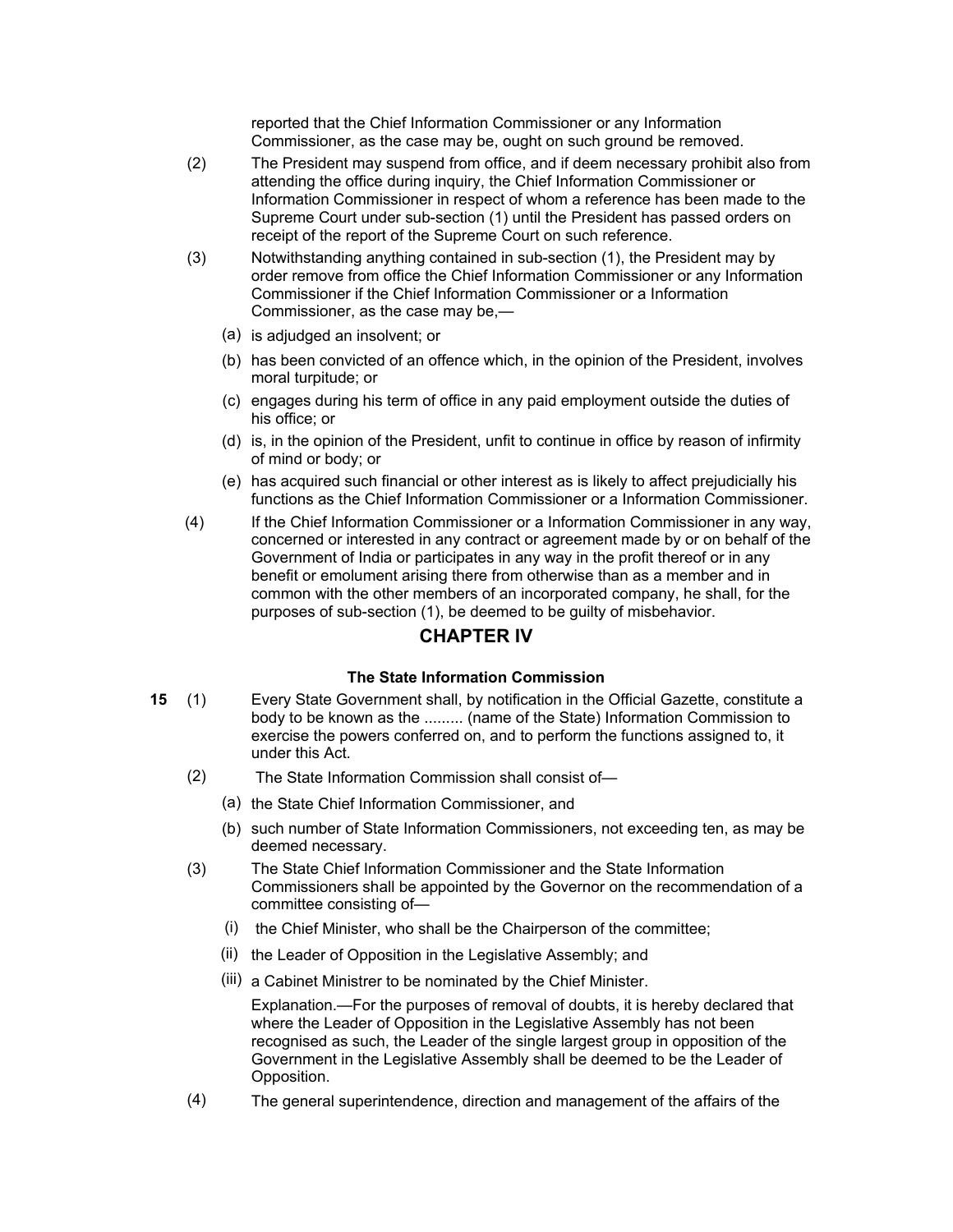State Information Commission shall vest in the State Chief Information Commissioner who shall be assisted by the State Information Commissioners and may exercise all such powers and do all such acts and things which may be exercised or done by the State Information Commission autonomously without being subjected to directions by any other authority under this Act.

- (5) The State Chief Information Commissioner and the State Information Commissioners shall be persons of eminence in public life with wide knowledge and experience in law, science and technology, social service, management, journalism, mass media or administration and governance.
- (6) The State Chief Information Commissioner or a State Information Commissioner shall not be a Member of Parliament or Member of the Legislature of any State or Union territory, as the case may be, or hold any other office of profit or connected with any political party or carrying on any business or pursuing any profession.
- (7) The headquarters of the State Information Commission shall be at such place in the State as the State Government may, by notification in the Official Gazette, specify and the State Information Commission may, with the previous approval of the State Government, establish offices at other places in the State.
- **16** (1) The State Chief Information Commissioner shall hold office for a term of five years from the date on which he enters upon his office and shall not be eligible for reappointment:

 Provided that no State Chief Information Commissioner shall hold office as such after he has attained the age of sixty-five years.

 (2) Every State Information Commissioner shall hold office for a term of five years from the date on which he enters upon his office or till he attains the age of sixtyfive years, whichever is earlier, and shall not be eligible for reappointment as such State Information Commissioner:

> Provided that every State Information Commissioner shall, on vacating his office under this sub-section, be eligible for appointment as the State Chief Information Commissioner in the manner specified in sub-section (3) of section 15:

> Provided further that where the State Information Commissioner is appointed as the State Chief Information Commissioner, his term of office shall not be more than five years in aggregate as the State Information Commissioner and the State Chief Information Commissioner.

- (3) The State Chief Information Commissioner or a State Information Commissioner, shall before he enters upon his office make and subscribe before the Governor or some other person appointed by him in that behalf, an oath or affirmation according to the form set out for the purpose in the First Schedule.
- (4) The State Chief Information Commissioner or a State Information Commissioner may, at any time, by writing under his hand addressed to the Governor, resign from his office:

 Provided that the State Chief Information Commissioner or a State Information Commissioner may be removed in the manner specified under section 17.

- (5) The salaries and allowances payable to and other terms and conditions of service of—
	- (a) the State Chief Information Commissioner shall be the same as that of an Election Commissioner;
	- (b) the State Information Commissioner shall be the same as that of the Chief Secretary to the State Government:

 Provided that if the State Chief Information Commissioner or a State Information Commissioner, at the time of his appointment is, in receipt of a pension, other than a disability or wound pension, in respect of any previous service under the Government of India or under the Government of a State, his salary in respect of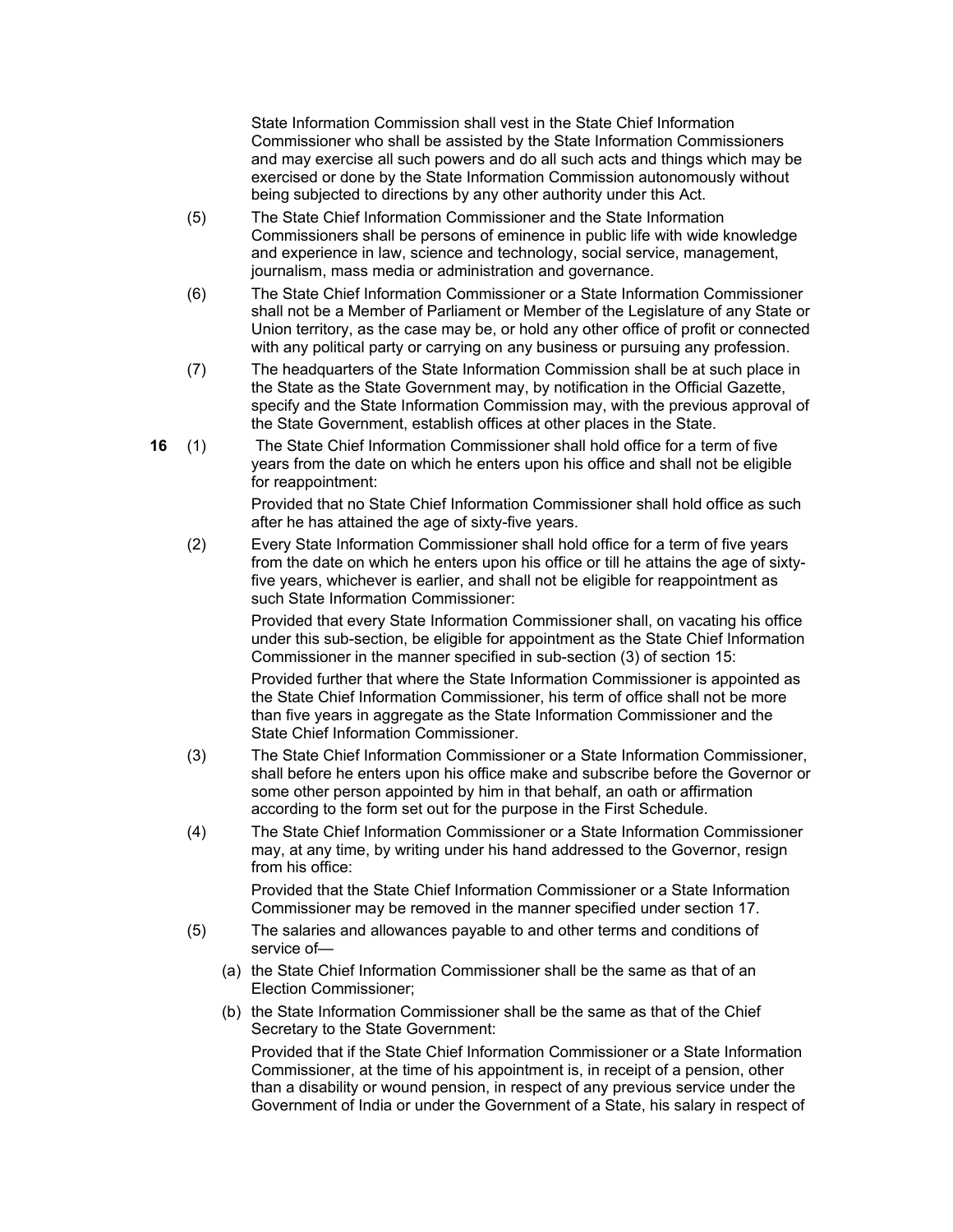the service as the State Chief Information Commissioner or a State Information Commissioner shall be reduced by the amount of that pension including any portion of pension which was commuted and pension equivalent of other forms of retirement benefits excluding pension equivalent of retirement gratuity:

 Provided further that where the State Chief Information Commissioner or a State Information Commissioner if, at the time of his appointment is, in receipt of retirement benefits in respect of any previous service rendered in a Corporation established by or under any Central Act or State Act or a Government company owned or controlled by the Central Government or the State Government, his salary in respect of the service as the State Chief Information Commissioner or the State Information Commissioner shall be reduced by the amount of pension equivalent to the retirement benefits:

 Provided also that the salaries, allowances and other conditions of service of the State Chief Information Commissioner and the State Information Commissioners shall not be varied to their disadvantage after their appointment.

- (6) The State Government shall provide the State Chief Information Commissioner and the State Information Commissioners with such officers and employees as may be necessary for the efficient performance of their functions under this Act, and the salaries and allowances payable to and the terms and conditions of service of the officers and other employees appointed for the purpose of this Act shall be such as may be prescribed.
- **17** (1) Subject to the provisions of sub-section (3), the State Chief Information Commissioner or a State Information Commissioner shall be removed from his office only by order of the Governor on the ground of proved misbehaviour or incapacity after the Supreme Court, on a reference made to it by the Governor, has on inquiry, reported that the State Chief Information Commissioner or a State Information Commissioner, as the case may be, ought on such ground be removed.
	- (2) The Governor may suspend from office, and if deem necessary prohibit also from attending the office during inquiry, the State Chief Information Commissioner or a State Information Commissioner in respect of whom a reference has been made to the Supreme Court under sub-section (1) until the Governor has passed orders on receipt of the report of the Supreme Court on such reference.
	- (3) Notwithstanding anything contained in sub-section (1), the Governor may by order remove from office the State Chief Information Commissioner or a State Information Commissioner if a State Chief Information Commissioner or a State Information Commissioner, as the case may be,—

(a) is adjudged an insolvent; or

- (b) has been convicted of an offence which, in the opinion of the Governor, involves moral turpitude; or
- (c) engages during his term of office in any paid employment outside the duties of his office; or
- (d) is, in the opinion of the Governor, unfit to continue in office by reason of infirmity of mind or body; or
- (e) has acquired such financial or other interest as is likely to affect prejudicially his functions as the State Chief Information Commissioner or a State Information Commissioner.
- (4) If the State Chief Information Commissioner or a State Information Commissioner in any way, concerned or interested in any contract or agreement made by or on behalf of the Government of the State or participates in any way in the profit thereof or in any benefit or emoluments arising therefrom otherwise than as a member and in common with the other members of an incorporated company, he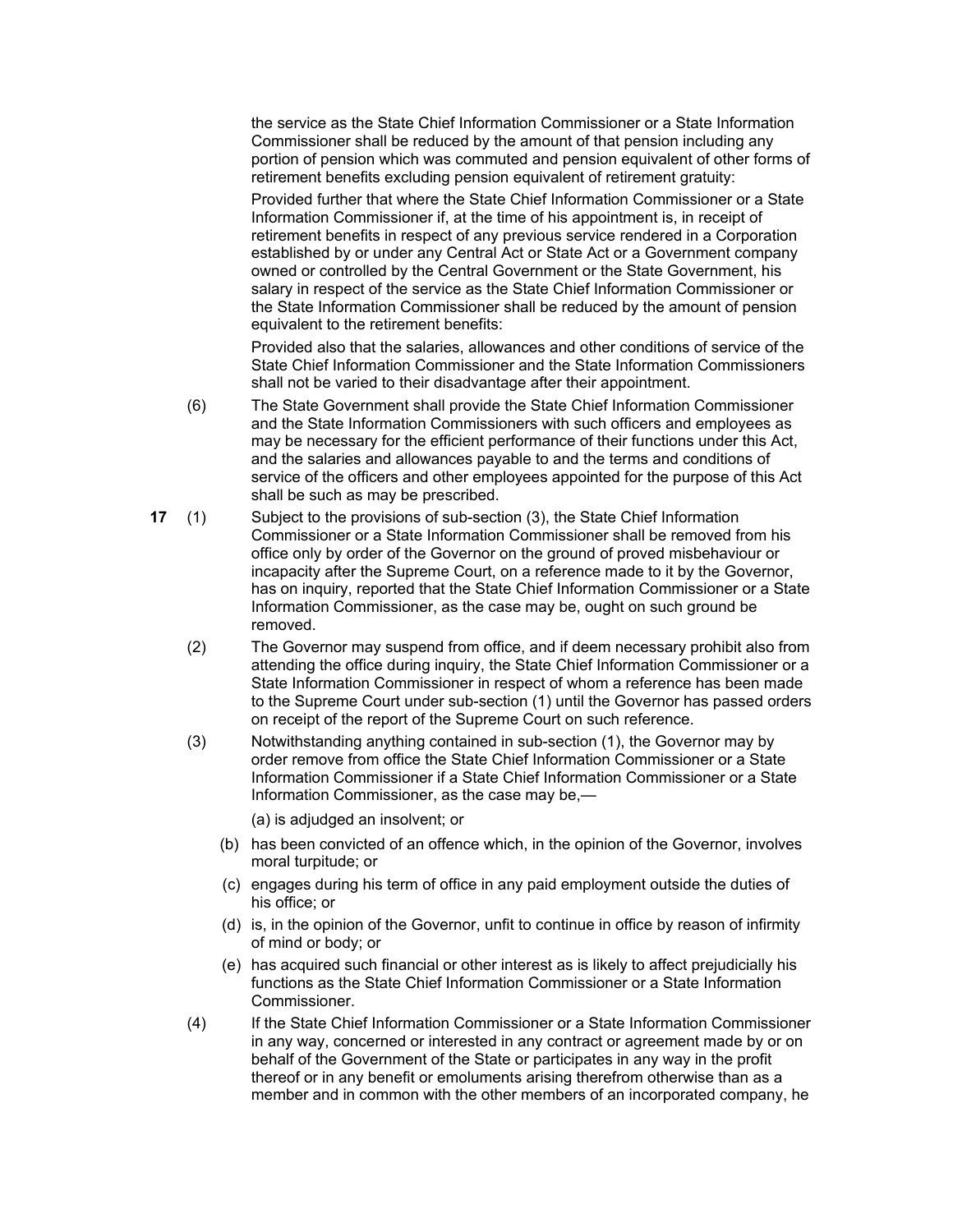shall, for the purposes of sub-section (1), be deemed to be guilty of misbehaviour.

# **CHAPTER V**

#### **Powers and functions of the Information Commissions, appeal and penalties**

- **18** (1) Subject to the provisions of this Act, it shall be the duty of the Central Information Commission or State Information Commission, as the case may be, to receive and inquire into a complaint from any person,—
	- (a) who has been unable to submit a request to a Central Public Information Officer or State Public Information Officer, as the case may be, either by reason that no such officer has been appointed under this Act, or because the Central Assistant Public Information Officer or State Assistant Public Information Officer, as the case may be, has refused to accept his or her application for information or appeal under this Act for forwarding the same to the Central Public Information Officer or State Public Information Officer or senior officer specified in subsection (1) of section 19 or the Central Information Commission or the State Information Commission, as the case may be;
	- (b) who has been refused access to any information requested under this Act;
	- (c) who has not been given a response to a request for information or access to information within the time limit specified under this Act;
	- (d) who has been required to pay an amount of fee which he or she considers unreasonable;
	- (e) who believes that he or she has been given incomplete, misleading or false information under this Act; and
	- (f) in respect of any other matter relating to requesting or obtaining access to records under this Act.
	- (2) Where the Central Information Commission or State Information Commission, as the case may be, is satisfied that there are reasonable grounds to inquire into the matter, it may initiate an inquiry in respect thereof.
	- (3) The Central Information Commission or State Information Commission, as the case may be, shall, while inquiring into any matter under this section, have the same powers as are vested in a civil court while trying a suit under the Code of Civil Procedure, 1908, in respect of the following matters, namely:—
		- (a) summoning and enforcing the attendance of persons and compel them to give oral or written evidence on oath and to produce the documents or things;
		- (b) requiring the discovery and inspection of documents;
		- (c) receiving evidence on affidavit;
		- (d) requisitioning any public record or copies thereof from any court or office;
		- (e) issuing summons for examination of witnesses or documents; and
		- (f) any other matter which may be prescribed.
	- (4) Notwithstanding anything inconsistent contained in any other Act of Parliament or State Legislature, as the case may be, the Central Information Commission or the State Information Commission, as the case may be, may, during the inquiry of any complaint under this Act, examine any record to which this Act applies which is under the control of the public authority, and no such record may be withheld from it on any grounds.
- **19** (1) Any person who, does not receive a decision within the time specified in subsection (1) or clause (a) of sub-section (3) of section 7, or is aggrieved by a decision of the Central Public Information Officer or State Public Information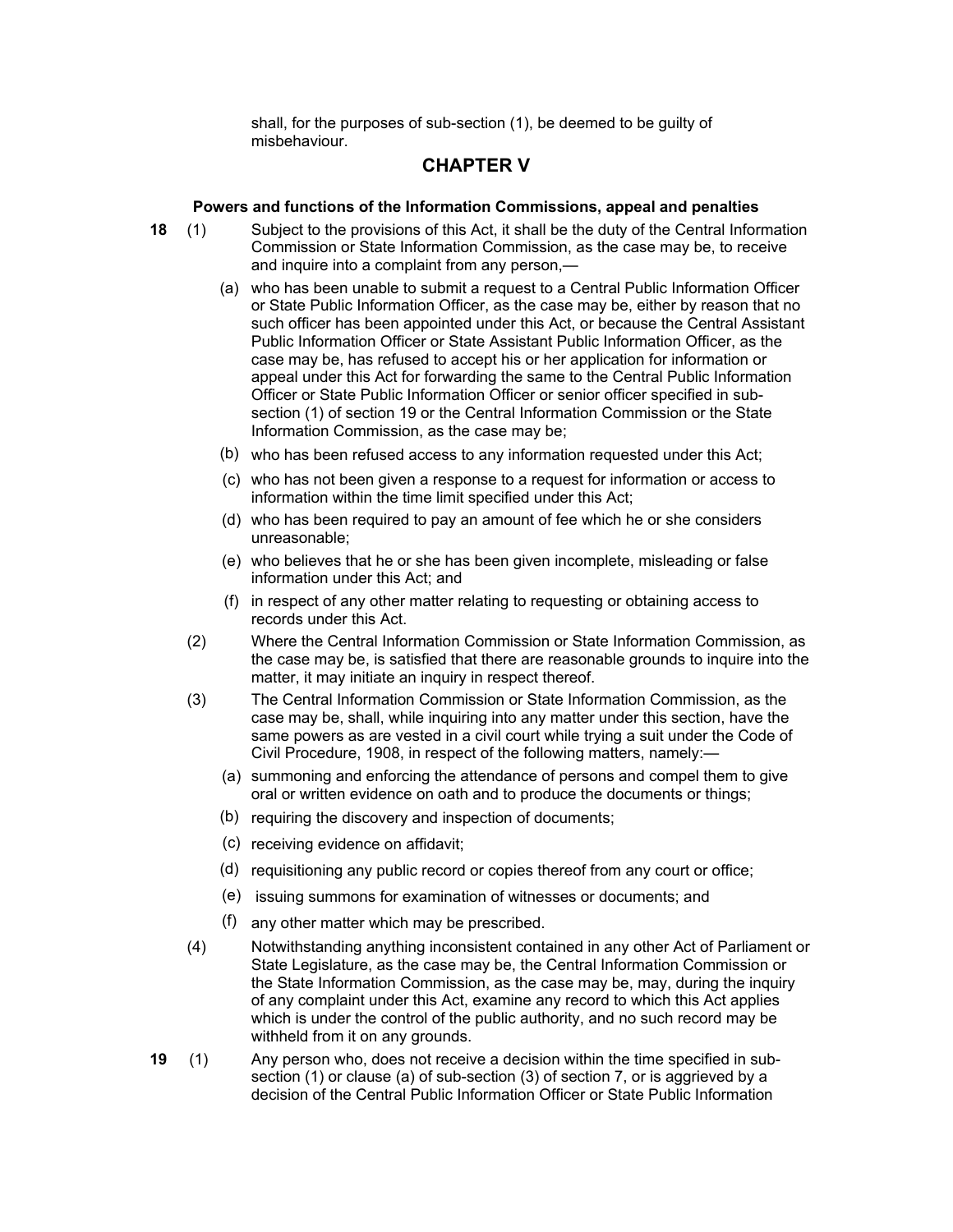Officer, as the case may be, may within thirty days from the expiry of such period or from the receipt of such a decision prefer an appeal to such officer who is senior in rank to the Central Public Information Officer or State Public Information Officer as the case may be, in each public authority:

 Provided that such officer may admit the appeal after the expiry of the period of thirty days if he or she is satisfied that the appellant was prevented by sufficient cause from filing the appeal in time.

- (2) Where an appeal is preferred against an order made by a Central Public Information Officer or a State Public Information Officer, as the case may be, under section 11 to disclose third party information, the appeal by the concerned third party shall be made within thirty days from the date of the order.
- (3) A second appeal against the decision under sub-section (1) shall lie within ninety days from the date on which the decision should have been made or was actually received, with the Central Information Commission or the State Information Commission:

 Provided that the Central Information Commission or the State Information Commission, as the case may be, may admit the appeal after the expiry of the period of ninety days if it is satisfied that the appellant was prevented by sufficient cause from filing the appeal in time.

- (4) If the decision of the Central Public Information Officer or State Public Information Officer, as the case may be, against which an appeal is preferred relates to information of a third party, the Central Information Commission or State Information Commission, as the case may be, shall give a reasonable opportunity of being heard to that third party.
- (5) In any appeal proceedings, the onus to prove that a denial of a request was justified shall be on the Central Public Information Officer or State Public Information Officer, as the case may be, who denied the request.
- (6) An appeal under sub-section (1) or sub-section (2) shall be disposed of within thirty days of the receipt of the appeal or within such extended period not exceeding a total of forty-five days from the date of filing thereof, as the case may be, for reasons to be recorded in writing.
- (7) The decision of the Central Information Commission or State Information Commission, as the case may be, shall be binding.
- (8) In its decision, the Central Information Commission or State Information Commission, as the case may be, has the power to—
	- (a) require the public authority to take any such steps as may be necessary to secure compliance with the provisions of this Act, including—
		- (i) by providing access to information, if so requested, in a particular form;
		- (ii) by appointing a Central Public Information Officer or State Public Information Officer, as the case may be;
		- (iii) by publishing certain information or categories of information;
		- (iv) by making necessary changes to its practices in relation to the maintenance, management and destruction of records;
		- (v) by enhancing the provision of training on the right to information for its officials;
		- (vi) by providing it with an annual report in compliance with clause (b) of subsection (1) of section 4;
	- (b) require the public authority to compensate the complainant for any loss or other detriment suffered;
	- (c) impose any of the penalties provided under this Act;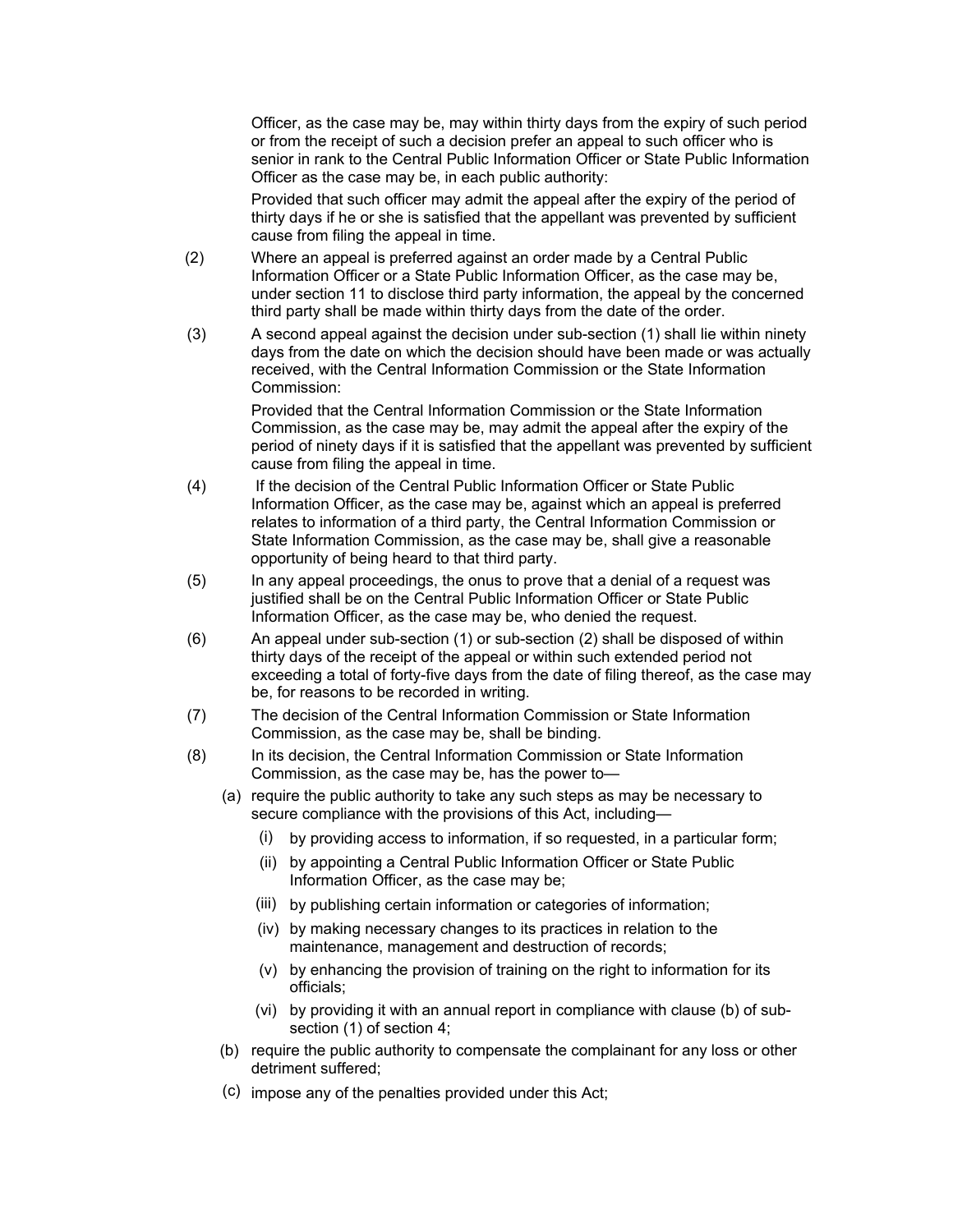- (d) reject the application.
- (9) The Central Information Commission or State Information Commission, as the case may be, shall give notice of its decision, including any right of appeal, to the complainant and the public authority.
- (10) The Central Information Commission or State Information Commission, as the case may be, shall decide the appeal in accordance with such procedure as may be prescribed.
- **20** (1) Where the Central Information Commission or the State Information Commission, as the case may be, at the time of deciding any complaint or appeal is of the opinion that the Central Public Information Officer or the State Public Information Officer, as the case may be, has, without any reasonable cause, refused to receive an application for information or has not furnished information within the time specified under sub-section (1) of section 7 or malafidely denied the request for information or knowingly given incorrect, incomplete or misleading information or destroyed information which was the subject of the request or obstructed in any manner in furnishing the information, it shall impose a penalty of two hundred and fifty rupees each day till application is received or information is furnished, so however, the total amount of such penalty shall not exceed twenty-five thousand rupees:

 Provided that the Central Public Information Officer or the State Public Information Officer, as the case may be, shall be given a reasonable opportunity of being heard before any penalty is imposed on him:

 Provided further that the burden of proving that he acted reasonably and diligently shall be on the Central Public Information Officer or the State Public Information Officer, as the case may be.

 (2) Where the Central Information Commission or the State Information Commission, as the case may be, at the time of deciding any complaint or appeal is of the opinion that the Central Public Information Officer or the State Public Information Officer, as the case may be, has, without any reasonable cause and persistently, failed to receive an application for information or has not furnished information within the time specified under sub-section (1) of section 7 or malafidely denied the request for information or knowingly given incorrect, incomplete or misleading information or destroyed information which was the subject of the request or obstructed in any manner in furnishing the information, it shall recommend for disciplinary action against the Central Public Information Officer or the State Public Information Officer, as the case may be, under the service rules applicable to him.

## **CHAPTER VI**

#### **Miscellaneous**

- **21** No suit, prosecution or other legal proceeding shall lie against any person for anything which is in good faith done or intended to be done under this Act or any rule made thereunder.
- **22** The provisions of this Act shall have effect notwithstanding anything inconsistent therewith contained in the Official Secrets Act, 1923, and any other law for the time being in force or in any instrument having effect by virtue of any law other than this Act.
- **23** No court shall entertain any suit, application or other proceeding in respect of any order made under this Act and no such order shall be called in question otherwise than by way of an appeal under this Act.
- **24** (1) Nothing contained in this Act shall apply to the intelligence and security organisations specified in the Second Schedule, being organisations established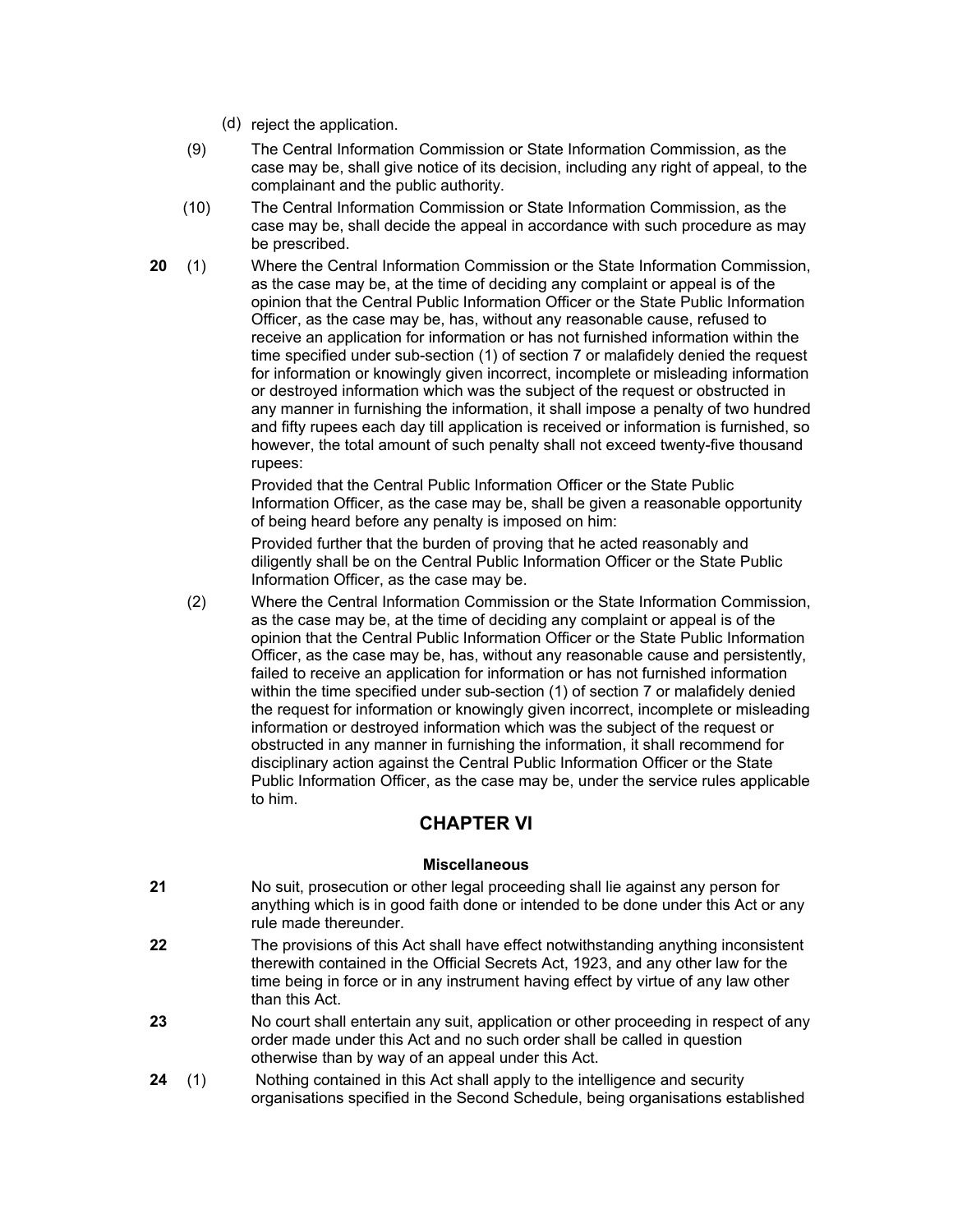by the Central Government or any information furnished by such organisations to that Government:

 Provided that the information pertaining to the allegations of corruption and human rights violations shall not be excluded under this sub-section:

 Provided further that in the case of information sought for is in respect of allegations of violation of human rights, the information shall only be provided after the approval of the Central Information Commission, and notwithstanding anything contained in section 7, such information shall be provided within fortyfive days from the date of the receipt of request.

- (2) The Central Government may, by notification in the Official Gazette, amend the Schedule by including therein any other intelligence or security organisation established by that Government or omitting therefrom any organisation already specified therein and on the publication of such notification, such organisation shall be deemed to be included in or, as the case may be, omitted from the Schedule.
- (3) Every notification issued under sub-section (2) shall be laid before each House of Parliament.
- (4) Nothing contained in this Act shall apply to such intelligence and security organisation being organisations established by the State Government, as that Government may, from time to time, by notification in the Official Gazette, specify:

 Provided that the information pertaining to the allegations of corruption and human rights violations shall not be excluded under this sub-section:

 Provided further that in the case of information sought for is in respect of allegations of violation of human rights, the information shall only be provided after the approval of the State Information Commission and, notwithstanding anything contained in section 7, such information shall be provided within fortyfive days from the date of the receipt of request.

- (5) Every notification issued under sub-section (4) shall be laid before the State Legislature.
- **25** (1) The Central Information Commission or State Information Commission, as the case may be, shall, as soon as practicable after the end of each year, prepare a report on the implementation of the provisions of this Act during that year and forward a copy thereof to the appropriate Government.
	- (2) Each Ministry or Department shall, in relation to the public authorities within their jurisdiction, collect and provide such information to the Central Information Commission or State Information Commission, as the case may be, as is required to prepare the report under this section and comply with the requirements concerning the furnishing of that information and keeping of records for the purposes of this section.
	- (3) Each report shall state in respect of the year to which the report relates,—
		- (a) the number of requests made to each public authority;
		- (b) the number of decisions where applicants were not entitled to access to the documents pursuant to the requests, the provisions of this Act under which these decisions were made and the number of times such provisions were invoked;
		- (c) the number of appeals referred to the Central Information Commission or State Information Commission, as the case may be, for review, the nature of the appeals and the outcome of the appeals;
		- (d) particulars of any disciplinary action taken against any officer in respect of the administration of this Act;
		- (e) the amount of charges collected by each public authority under this Act;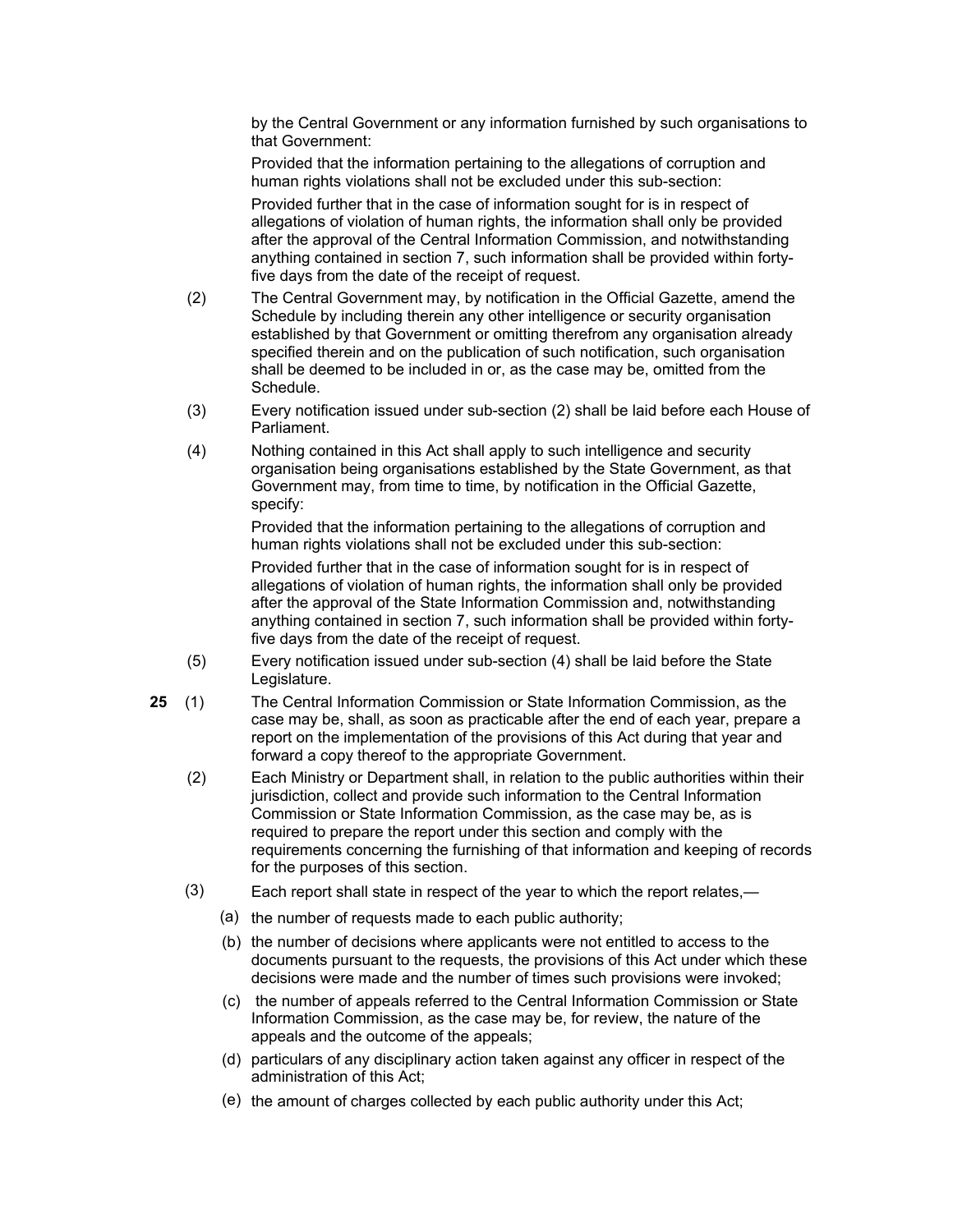- (f) any facts which indicate an effort by the public authorities to administer and implement the spirit and intention of this Act;
- (g) recommendations for reform, including recommendations in respect of the particular public authorities, for the development, improvement, modernisation, reform or amendment to this Act or other legislation or common law or any other matter relevant for operationalising the right to access information.
- (4) The Central Government or the State Government, as the case may be, may, as soon as practicable after the end of each year, cause a copy of the report of the Central Information Commission or the State Information Commission, as the case may be, referred to in sub-section (1) to be laid before each House of Parliament or, as the case may be, before each House of the State Legislature, where there are two Houses, and where there is one House of the State Legislature before that House.
- (5) If it appears to the Central Information Commission or State Information Commission, as the case may be, that the practice of a public authority in relation to the exercise of its functions under this Act does not conform with the provisions or spirit of this Act, it may give to the authority a recommendation specifying the steps which ought in its opinion to be taken for promoting such conformity.
- **26** (1) The appropriate Government may, to the extent of availability of financial and other resources,—
	- (a) develop and organise educational programmes to advance the understanding of the public, in particular of disadvantaged communities as to how to exercise the rights contemplated under this Act;
	- (b) encourage public authorities to participate in the development and organisation of programmes referred to in clause (a) and to undertake such programmes themselves;
	- (c) promote timely and effective dissemination of accurate information by public authorities about their activities; and
	- (d) train Central Public Information Officers or State Public Information Officers, as the case may be, of public authorities and produce relevant training materials for use by the public authorities themselves.
	- (2) The appropriate Government shall, within eighteen months from the commencement of this Act, compile in its official language a guide containing such information, in an easily comprehensible form and manner, as may reasonably be required by a person who wishes to exercise any right specified in this Act.
	- (3) The appropriate Government shall, if necessary, update and publish the guidelines referred to in sub-section (2) at regular intervals which shall, in particular and without prejudice to the generality of sub-section (2), include—
		- (a) the objects of this Act;
		- (b) the postal and street address, the phone and fax number and, if available, electronic mail address of the Central Public Information Officer or State Public Information Officer, as the case may be, of every public authority appointed under sub-section (1) of section 5;
		- (c) the manner and the form in which request for access to an information shall be made to a Central Public Information Officer or State Public Information Officer, as the case may be;
		- (d) the assistance available from and the duties of the Central Public Information Officer or State Public Information Officer, as the case may be, of a public authority under this Act;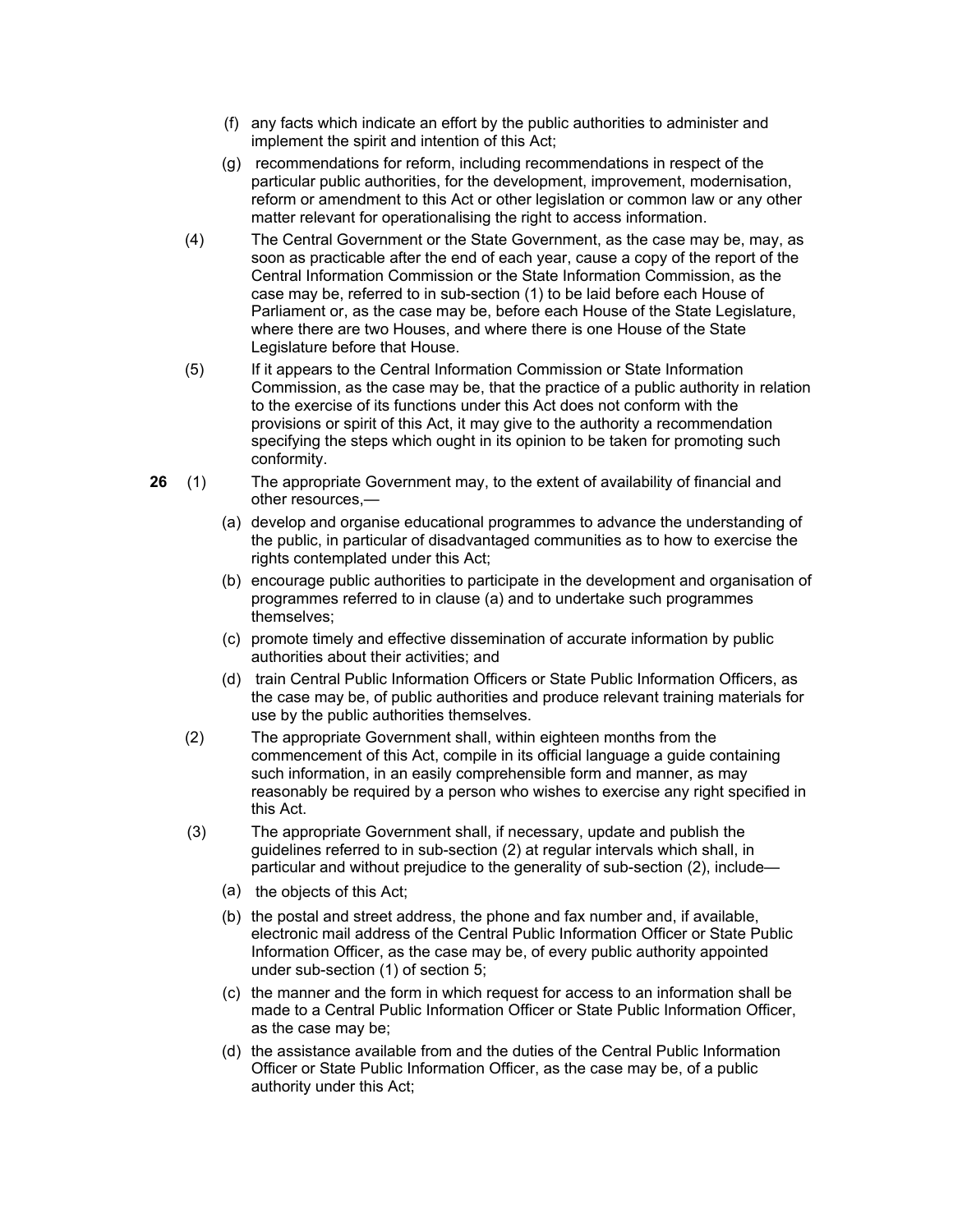- (e) the assistance available from the Central Information Commission or State Information Commission, as the case may be;
- (f) all remedies in law available regarding an act or failure to act in respect of a right or duty conferred or imposed by this Act including the manner of filing an appeal to the Commission;
- (g) the provisions providing for the voluntary disclosure of categories of records in accordance with section 4;
- (h) the notices regarding fees to be paid in relation to requests for access to an information; and
- (i) any additional regulations or circulars made or issued in relation to obtaining access to an information in accordance with this Act.
- (4) The appropriate Government must, if necessary, update and publish the guidelines at regular intervals.
- **27** (1) The appropriate Government may, by notification in the Official Gazette, make rules to carry out the provisions of this Act.
	- (2) In particular, and without prejudice to the generality of the foregoing power, such rules may provide for all or any of the following matters, namely:—
		- (a) the cost of the medium or print cost price of the materials to be disseminated under sub-section (4) of section 4;
		- (b) the fee payable under sub-section (1) of section 6;
		- (c) the fee payable under sub-sections (1) and (5) of section 7;
		- (d) the salaries and allowances payable to and the terms and conditions of service of the officers and other employees under sub-section (6) of section 13 and subsection (6) of section 16;
		- (e) the procedure to be adopted by the Central Information Commission or State Information Commission, as the case may be, in deciding the appeals under subsection (10) of section 19; and
		- (f) any other matter which is required to be, or may be, prescribed.
- **28** (1) The competent authority may, by notification in the Official Gazette, make rules to carry out the provisions of this Act.
	- (2) In particular, and without prejudice to the generality of the foregoing power, such rules may provide for all or any of the following matters, namely:—
		- (i) the cost of the medium or print cost price of the materials to be disseminated under sub-section (4) of section 4;
		- (ii) the fee payable under sub-section  $(1)$  of section 6;
		- (iii) the fee payable under sub-section (1) of section 7; and
		- (iv) any other matter which is required to be, or may be, prescribed.
- **29** (1) Every rule made by the Central Government under this Act shall be laid, as soon as may be after it is made, before each House of Parliament, while it is in session, for a total period of thirty days which may be comprised in one session or in two or more successive sessions, and if, before the expiry of the session immediately following the session or the successive sessions aforesaid, both Houses agree in making any modification in the rule or both Houses agree that the rule should not be made, the rule shall thereafter have effect only in such modified form or be of no effect, as the case may be; so, however, that any such modification or annulment shall be without prejudice to the validity of anything previously done under that rule.
	- (2) Every rule made under this Act by a State Government shall be laid, as soon as may be after it is notified, before the State Legislature.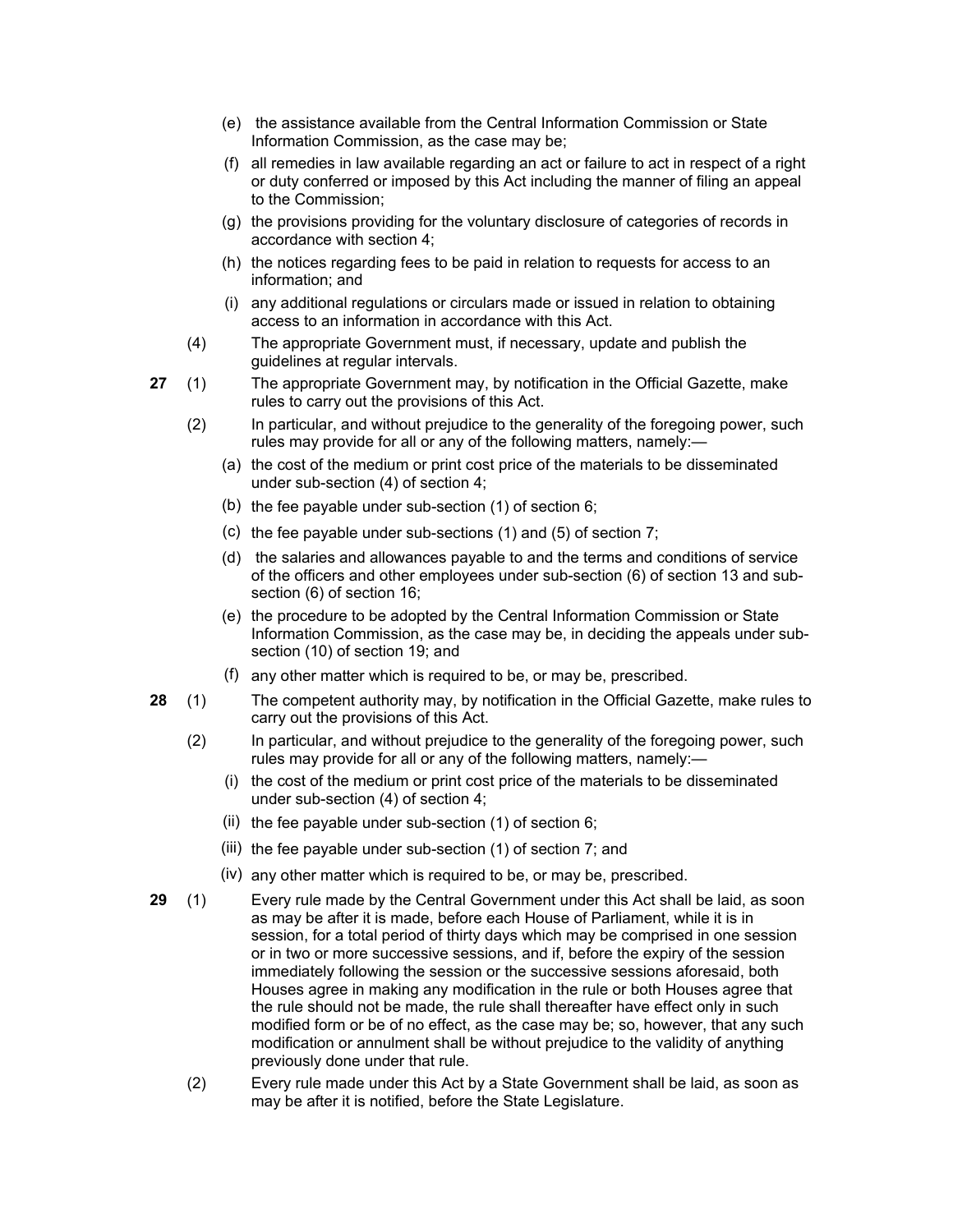**30** (1) If any difficulty arises in giving effect to the provisions of this Act, the Central Government may, by order published in the Official Gazette, make such provisions not inconsistent with the provisions of this Act as appear to it to be necessary or expedient for removal of the difficulty:

> Provided that no such order shall be made after the expiry of a period of two years from the date of the commencement of this Act.

- (2) Every order made under this section shall, as soon as may be after it is made, be laid before each House of Parliament.
- **31** The Freedom of Information Act, 2002 is hereby repealed.

### **THE FIRST SCHEDULE**

### **[***See* **sections 13(***3***) and 16(***3***)]**

# **Form of oath or affirmation to be made by the Chief Information Commissioner/the Information Commissioner/the State Chief Information Commissioner/the State Information Commissioner**

"I, ....................., having been appointed Chief Information Commissioner/Information Commissioner/State Chief Information Commissioner/State Information Commissioner swear in the name of God solemnly affirm

that I will bear true faith and allegiance to the Constitution of India as by law established, that I will uphold the sovereignty and integrity of India, that I will duly and faithfully and to the best of my ability, knowledge and judgment perform the duties of my office without fear or favour, affection or ill-will and that I will uphold the Constitution and the laws.".

## **THE SECOND SCHEDULE**

### **(***See* **section 24)**

### Intelligence and security organisation established by the Central Government

- **1. Intelligence Bureau.**
- **2. Research and Analysis Wing of the Cabinet Secretariat.**
- **3. Directorate of Revenue Intelligence.**
- **4. Central Economic Intelligence Bureau.**
- **5. Directorate of Enforcement.**
- **6. Narcotics Control Bureau.**
- **7. Aviation Research Centre.**
- **8. Special Frontier Force.**
- **9. Border Security Force.**
- **10. Central Reserve Police Force.**
- **11. Indo-Tibetan Border Police.**
- **12. Central Industrial Security Force.**
- **13. National Security Guards.**